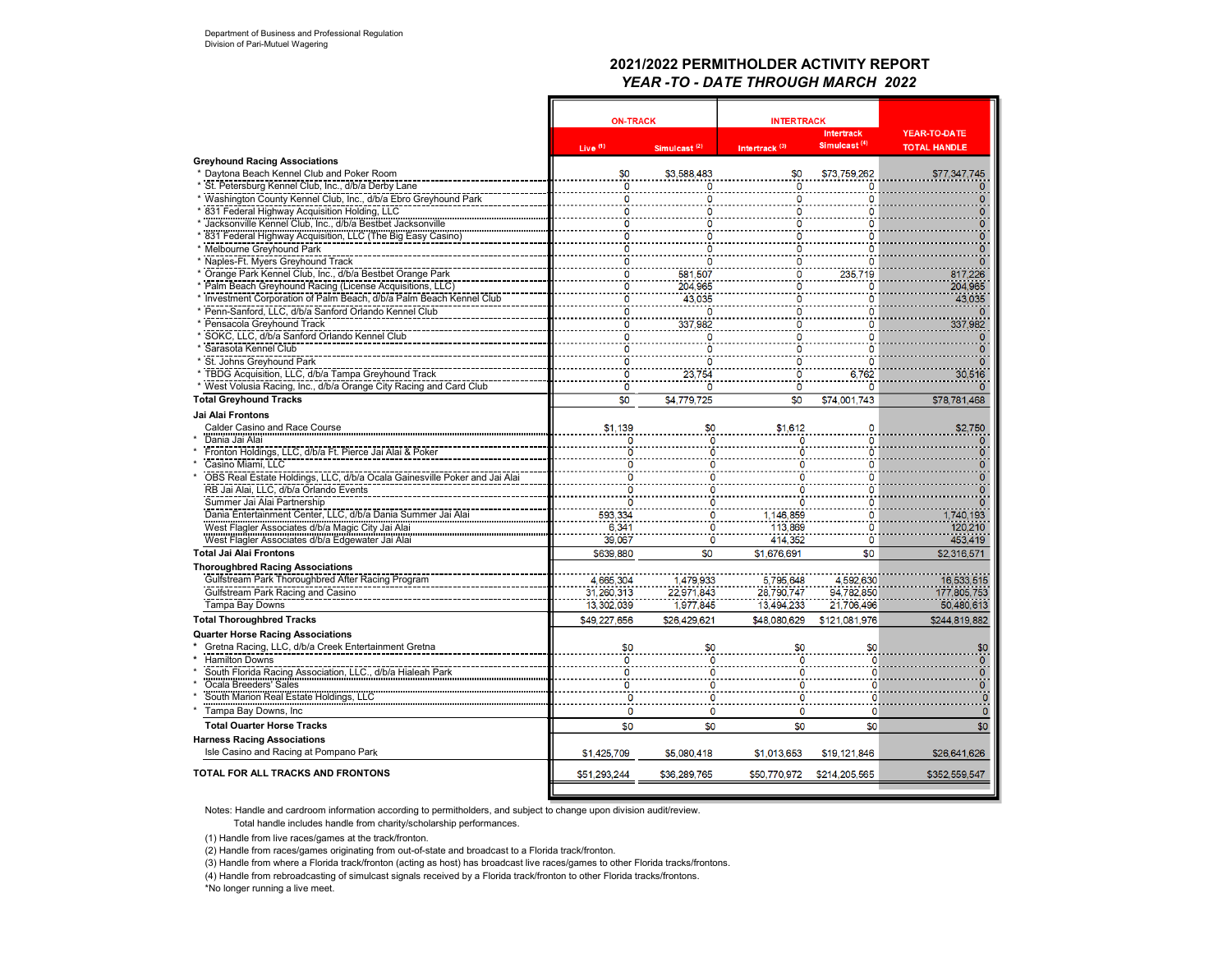## JULY 2021 PERMITHOLDER ACTIVITY REPORT

|                                                                           |                 | <b>ON-TRACK</b>          |                           | <b>INTERTRACK</b>        |                 |  |
|---------------------------------------------------------------------------|-----------------|--------------------------|---------------------------|--------------------------|-----------------|--|
|                                                                           |                 |                          |                           | <b>Intertrack</b>        | <b>TOTAL</b>    |  |
|                                                                           | Live $(1)$      | Simulcast <sup>(2)</sup> | Intertrack <sup>(3)</sup> | Simulcast <sup>(4)</sup> | <b>HANDLE</b>   |  |
| <b>Greyhound Racing Associations</b>                                      |                 |                          |                           |                          |                 |  |
| * Daytona Beach Kennel Club and Poker Room                                | \$0             | \$476,563                | \$0                       | \$9,905,425              | \$10,381,988    |  |
| * St. Petersburg Kennel Club, Inc., d/b/a Derby Lane                      | $\overline{50}$ | \$0                      | $\overline{50}$           | \$0                      |                 |  |
| * Washington County Kennel Club, Inc., d/b/a Ebro Greyhound Park          | \$0             | \$0                      | \$0                       | \$0                      | n               |  |
| * Flagler Greyhound Racing and Poker                                      | \$0             | \$0                      | \$0                       | \$0                      | n               |  |
| * 831 Federal Highway Acquisition Holding, LLC                            | \$0             | \$0                      | \$0                       | \$0                      | n               |  |
| Jacksonville Kennel Club, Inc., d/b/a Bestbet Jacksonville                | \$0             | \$0                      | \$0                       | \$0                      | $\Omega$        |  |
| 831 Federal Highway Acquisition, LLC (The Big Easy Casino)                | \$0             | \$0                      | \$0                       | \$0                      | $\Omega$        |  |
| * Melbourne Greyhound Park                                                | \$0             | \$0                      | \$0                       | \$0                      | $\Omega$        |  |
| * Naples-Ft. Myers Greyhound Track                                        | \$0             | \$0                      | \$0                       | \$0                      | $\Omega$        |  |
| * Orange Park Kennel Club, Inc., d/b/a Bestbet Orange Park                | \$0             | \$116,387                | \$0                       | \$46,623                 | 163,010         |  |
| * Palm Beach Greyhound Racing (License Acquisitions, LLC)                 | \$0             | \$51.962                 | \$0                       | \$0                      | 51.962          |  |
| * Investment Corporation of Palm Beach, d/b/a Palm Beach Kennel Club      | \$0             | \$0                      | \$0                       | \$0                      | $\Omega$        |  |
| Penn-Sanford, LLC, d/b/a Sanford Orlando Kennel Club                      | \$0             | \$0                      | \$0                       | \$0                      | $\mathbf{0}$    |  |
| Pensacola Greyhound Track                                                 | \$0             | \$73.460                 | $\overline{50}$           | $\overline{50}$          | 73,460          |  |
| SOKC, LLC, d/b/a Sanford Orlando Kennel Club                              | \$0             | \$0                      | \$0                       | \$0                      | $\mathbf{0}$    |  |
| Sarasota Kennel Club                                                      | \$0             | \$0                      | \$0                       | \$0                      | $\Omega$        |  |
| St. Johns Greyhound Park                                                  | \$0             | \$0                      | $\overline{30}$           | \$0                      | $\Omega$        |  |
| * TBD Entertainment. LLC                                                  | \$0             | \$23.754                 | \$0                       | \$6,762                  | 30.516          |  |
| * West Volusia Racing, Inc., d/b/a Orange City Racing and Card Club       | \$0             | \$0                      | \$0                       | \$0                      | $\mathbf{0}$    |  |
| <b>Total Greyhound Tracks</b>                                             | \$0             | \$742,126                | \$0                       | \$9,958,810              | \$10,700,936    |  |
| <b>Jai Alai Frontons</b>                                                  |                 |                          |                           |                          |                 |  |
| Calder Casino and Race Course                                             | \$508           | \$0                      | \$607                     | \$0                      | \$1,115         |  |
| Dania Jai Alai                                                            | \$0             | \$0                      | \$0                       | \$0                      | \$0             |  |
| Fronton Holdings, LLC, d/b/a Ft. Pierce Jai Alai & Poker                  | \$0             | \$0                      | \$0                       | \$0                      | \$0             |  |
| Casino Miami, LLC                                                         | \$0             | \$0                      | \$0                       | \$0                      | \$0             |  |
|                                                                           | \$0             | \$0                      | \$0                       | \$0                      | \$0             |  |
| OBS Real Estate Holdings, LLC, d/b/a Ocala Gainesville Poker and Jai Alai |                 |                          |                           |                          |                 |  |
| RB Jai Alai, LLC, d/b/a Orlando Events                                    | \$0             | \$0                      | \$0                       | \$0                      | \$0             |  |
| Summer Jai Alai Partnership                                               | \$0             | \$0                      | \$0                       | \$0                      | \$0             |  |
| Dania Entertainment Center, LLC, d/b/a Dania Summer Jai Alai              | \$0             | \$0                      | \$0                       | \$0                      | \$0             |  |
| West Flagler Associates d/b/a Magic City Jai Alai                         | \$0             | \$0                      | \$0                       | \$0                      | \$0             |  |
| West Flagler Associates d/b/a Edgewater Jai Alai                          | \$11,964        | \$0                      | \$116,569                 |                          | \$128,533       |  |
| <b>Total Jai Alai Frontons</b>                                            | \$12,472        | \$0                      | \$117,176                 | \$0                      | \$129,648       |  |
| <b>Thoroughbred Racing Associations</b>                                   |                 |                          |                           |                          |                 |  |
| Gulfstream Park Thoroughbred After Racing Program                         | \$0             | \$0                      | \$0                       | \$0                      | \$0             |  |
| Gulfstream Park Racing and Casino                                         | \$2,396,408     | \$2,429,755              | \$3,081,118               | \$11,646,676             | 19,553,957      |  |
| <b>Tampa Bay Downs</b>                                                    | \$69,893        | \$356,150                | \$79,927                  | \$4,300,831              | 4,806,801       |  |
| <b>Total Thoroughbred Tracks</b>                                          | \$2,466,301     | \$2,785,905              | \$3,161,045               | \$15,947,507             | \$24,360,758    |  |
| <b>Quarter Horse Racing Associations</b>                                  |                 |                          |                           |                          |                 |  |
| * Gretna Racing, LLC, d/b/a Creek Entertainment Gretna                    | \$0             | \$0                      | \$0                       | \$0                      | \$0             |  |
| * Hamilton Downs                                                          | \$0             | \$0                      | \$0                       | \$0                      | $\Omega$        |  |
| South Florida Racing Association, LLC., d/b/a Hialeah Park                | \$0             | \$0                      | \$0                       | \$0                      | n               |  |
| Ocala Breeders' Sales                                                     | \$0             | \$0                      | \$0                       | \$0                      | $\Omega$        |  |
| South Marion Real Estate Holdings, LLC                                    | \$0             | \$0                      | \$0                       | \$0                      | $\Omega$        |  |
| * Tampa Bay Downs, Inc.                                                   | \$0             | \$0                      | \$0                       | \$0                      | $\mathbf{0}$    |  |
| <b>Total Quarterhorse Tracks</b>                                          | \$0             | \$0                      | $\overline{50}$           | \$0                      | $\overline{50}$ |  |
|                                                                           |                 |                          |                           |                          |                 |  |
| <b>Harness Racing Associations</b>                                        |                 |                          |                           |                          |                 |  |
| Isle Casino and Racing at Pompano Park                                    | \$0             | \$667.635                | \$0                       | \$2,533,452              | \$3,201,086     |  |
| <b>TOTAL FOR ALL TRACKS AND FRONTONS</b>                                  | \$2,478,773     | \$4,195,666              | \$3,278.221               | \$28,439,768             | \$38,392,428    |  |
|                                                                           |                 |                          |                           |                          |                 |  |

Notes: Handle and cardroom information according to permitholders, and subject to change upon division audit/review. Total handle includes handle from charity/scholarship performances.

(1) Handle from live races/games at the track/fronton.

(2) Handle from races/games originating from out-of-state and broadcast to a Florida track/fronton.

(3) Handle from where a Florida track/fronton (acting as host) has broadcast live races/games to other Florida tracks/frontons.

 $(4)$  Handle from rebroadcasting of simulcast signals received by a Florida track/fronton to other Florida tracks/frontons.

\*No longer runs a live meet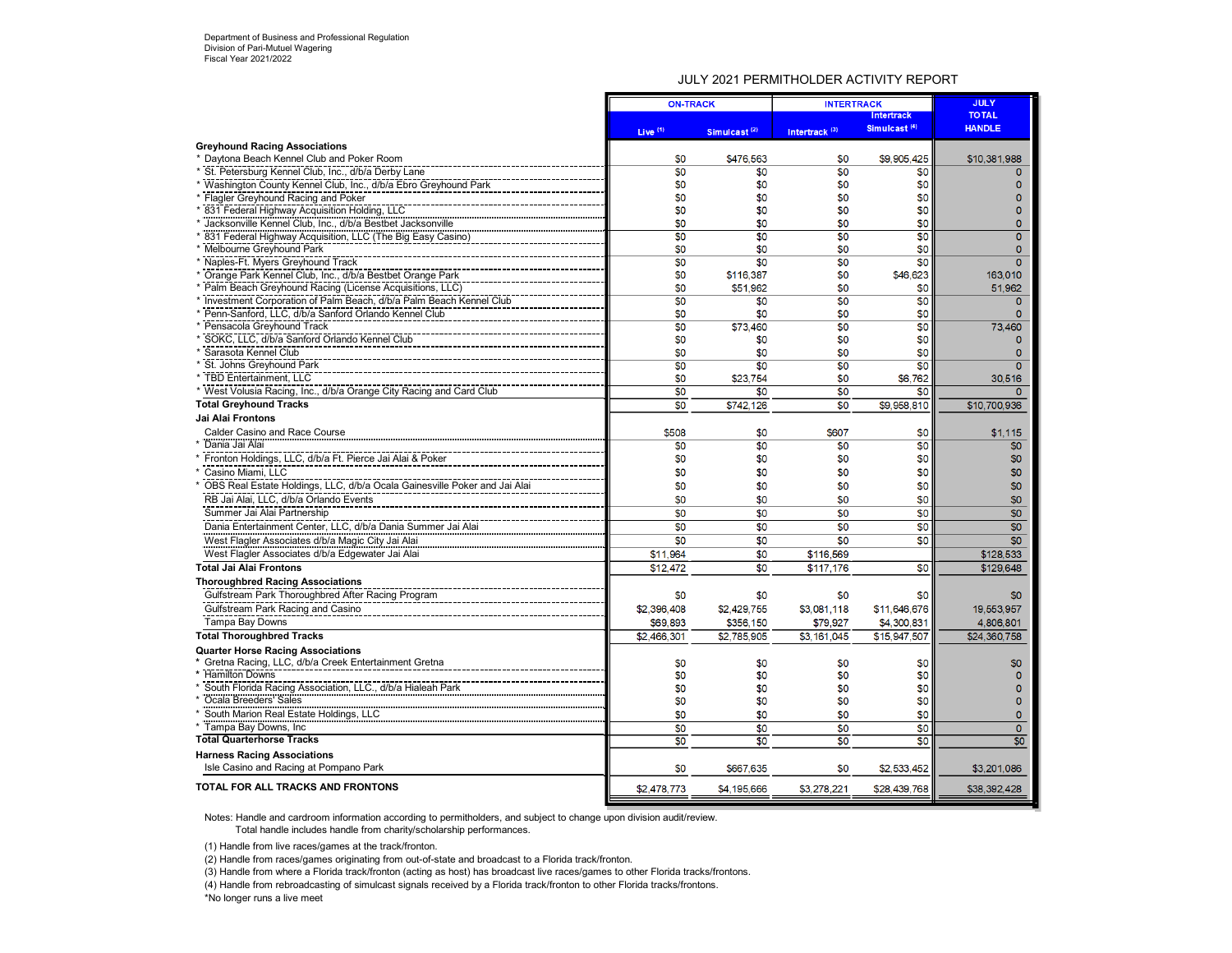#### Department of Business and Professional Regulation Division of Pari-Mutuel Wagering Fiscal Year 2021/2022

|                                                                                              |             |                     | <b>ON-TRACK</b>      |         |                          |             |         |                           | <b>INTERTRACK</b>       |         |                          |                         |
|----------------------------------------------------------------------------------------------|-------------|---------------------|----------------------|---------|--------------------------|-------------|---------|---------------------------|-------------------------|---------|--------------------------|-------------------------|
|                                                                                              |             |                     |                      |         |                          |             |         |                           |                         |         | <b>Intertrack</b>        | <b>August</b>           |
|                                                                                              | Regular a   | Live <sup>(1)</sup> | Regular              | Charity | Simulcast <sup>(2)</sup> | Regular     | Charity | Intertrack <sup>(3)</sup> | Regular                 | Charity | Simulcast <sup>(4)</sup> | <b>Total Handle</b>     |
| <b>Greyhound Racing Associations</b>                                                         |             |                     |                      |         |                          |             |         |                           |                         |         |                          |                         |
| * Daytona Beach Kennel Club and Poker Room                                                   |             | \$0                 | \$430,051            |         | \$430,05                 |             |         | \$0                       | \$8,127,382             |         | \$8,127,382              | \$8,557,434             |
| St. Petersburg Kennel Club, Inc., d/b/a Derby Lane                                           |             |                     |                      |         |                          |             |         |                           |                         |         |                          | $\frac{1}{10}$          |
| Washington County Kennel Club, Inc., d/b/a Ebro Greyhound Park                               |             |                     |                      |         |                          |             |         |                           |                         |         |                          |                         |
| Flagler Greyhound Racing and Poker                                                           |             |                     |                      |         |                          |             |         |                           |                         |         |                          | $\overline{0}$          |
| 831 Federal Highway Acquisition Holding, LLC                                                 |             |                     |                      |         |                          |             |         |                           |                         |         |                          |                         |
| Jacksonville Kennel Club, Inc., d/b/a Bestbet Jacksonville                                   |             |                     |                      |         |                          |             |         |                           |                         |         |                          | $ o $ o $ o $           |
| 831 Federal Highway Acquisition, LLC (The Big Easy Casino)                                   |             |                     |                      |         |                          |             |         |                           |                         |         |                          |                         |
| Melbourne Greyhound Park                                                                     |             |                     |                      |         |                          |             |         |                           |                         |         |                          | $-\frac{5}{0}$          |
| Naples-Ft. Myers Greyhound Track                                                             |             |                     |                      |         |                          |             |         |                           |                         |         |                          | $\overline{0}$          |
| * Orange Park Kennel Club, Inc., d/b/a Bestbet Orange Park                                   |             |                     | 113,618              |         | 113,618                  |             |         |                           |                         |         | 41.824                   | 755,442                 |
| Palm Beach Greyhound Racing (License Acquisitions, LLC)                                      |             |                     | 46,468               |         | 46.468                   |             |         |                           |                         |         |                          | 46,468                  |
| Investment Corporation of Palm Beach, d/b/a Palm Beach Kennel Club                           |             |                     |                      |         |                          |             |         |                           |                         |         |                          | $\overline{0}$          |
| Penn-Sanford, LLC, d/b/a Sanford Orlando Kennel Club                                         |             |                     |                      |         |                          |             |         |                           |                         |         |                          | $\overline{\bullet}$    |
| Pensacola Greyhound Track                                                                    |             |                     | 59.21                |         | 59,216                   |             |         |                           |                         |         |                          | 59,216                  |
| SOKC, LLC, d/b/a Sanford Orlando Kennel Club<br>Sarasota Kennel Club                         |             |                     |                      |         |                          |             |         |                           |                         |         |                          | $\frac{1}{\sqrt{2}}$    |
| St. Johns Greyhound Park                                                                     |             |                     |                      |         |                          |             |         |                           |                         |         |                          | $\frac{1}{\sqrt{2}}$    |
| TBDG Acquisition, LLC, d/b/a Tampa Greyhound Track                                           |             |                     |                      |         |                          |             |         |                           |                         |         |                          | $\overline{0}$          |
| * West Volusia Racing, Inc., d/b/a Orange City Racing and Card Club                          |             |                     |                      |         |                          |             |         |                           |                         |         |                          | ㅎ                       |
| <b>Total Greyhound Tracks</b>                                                                | \$0         | \$0                 | \$649,353            | \$0     | \$649,353                | \$0         | \$0     | \$0                       | \$8,169,207             | \$0     | \$8,169,207              | \$8,818,560             |
| Jai Alai Frontons                                                                            |             |                     |                      |         |                          |             |         |                           |                         |         |                          |                         |
| Calder Casino and Race Course                                                                | 631         | \$631               |                      |         | \$0                      | \$1,005     |         | \$1,005                   |                         |         | \$0                      | \$1,635                 |
| Dania Jai Alai                                                                               |             | $\Omega$            |                      |         |                          |             |         |                           |                         |         |                          | $\Omega$                |
| Fronton Holdings, LLC, d/b/a Ft. Pierce Jai Alai & Poker                                     |             |                     |                      |         |                          |             |         |                           |                         |         |                          |                         |
| Casino Miami, LLC                                                                            |             |                     |                      |         |                          |             |         |                           |                         |         |                          | $\frac{1}{\sqrt{2}}$    |
| OBS Real Estate Holdings, LLC, d/b/a Ocala Gainesville Poker and Jai Alai                    |             |                     |                      |         |                          |             |         |                           |                         |         |                          |                         |
| RB Jai Alai, LLC, d/b/a Orlando Events                                                       |             |                     |                      |         |                          |             |         |                           |                         |         |                          |                         |
| Summer Jai Alai Partnership                                                                  |             |                     |                      |         |                          |             |         |                           |                         |         |                          |                         |
| Dania Entertainment Center, LLC, d/b/a Dania Summer Jai Alai                                 |             |                     |                      |         |                          |             |         |                           |                         |         |                          | $\frac{0}{0}$           |
| West Flagler Associates d/b/a Magic City Jai Alai                                            |             | $\Omega$            |                      |         |                          |             |         |                           |                         |         | - 0                      | $\Omega$                |
|                                                                                              | 8,528       | 8,528               |                      |         | 0                        | 105,031     |         | 105.031                   |                         |         | <br>$\Omega$             | 113,559                 |
| West Flagler Associates d/b/a Edgewater Jai Alai<br>Total Jai Alai Frontons                  | \$9,158     | \$9,158             | \$0                  | \$0     | \$0                      | \$106,036   | \$0     | \$106,036                 | \$0                     | \$0     | \$0                      | \$115,194               |
|                                                                                              |             |                     |                      |         |                          |             |         |                           |                         |         |                          |                         |
| <b>Thoroughbred Racing Associations</b><br>Gulfstream Park Thoroughbred After Racing Program |             |                     |                      |         |                          |             |         |                           |                         |         |                          |                         |
|                                                                                              |             | 2, 181, 085         |                      |         |                          |             |         |                           |                         |         | 11,512,319               | \$0<br>18,999,796       |
| Gulfstream Park Racing and Casino                                                            | 2,181,085   | $\circ$             | 2,651,750<br>311,565 |         | 2,651,750<br>311,565     | 2,654,642   |         | 2,654,642<br>$\mathbf{0}$ | 11,512,319<br>3,440,458 |         | 3,440,458                | 3,752,023               |
| Tampa Bay Downs<br><b>Total Thoroughbred Tracks</b>                                          | \$2,181,085 | \$2,181,085         | \$2,963,315          | \$0     | \$2,963,315              | \$2,654,642 | \$0     | \$2,654,642               | \$14,952,777            | \$0     | \$14,952,777             | \$22,751,819            |
| <b>Quarter Horse Racing Associations</b>                                                     |             |                     |                      |         |                          |             |         |                           |                         |         |                          |                         |
| Gretna Racing, LLC, d/b/a Creek Entertainment Gretna                                         |             |                     |                      |         |                          |             |         |                           |                         |         |                          | \$0                     |
| <b>Hamilton Downs</b>                                                                        |             |                     |                      |         |                          |             |         |                           |                         |         |                          | $\sigma$                |
| South Florida Racing Association, LLC., d/b/a Hialeah Park                                   |             |                     |                      |         |                          |             |         |                           |                         |         |                          | $\overline{\bullet}$    |
| Ocala Breeders' Sales                                                                        |             |                     |                      |         |                          |             |         |                           |                         |         |                          | $\overline{\mathbf{0}}$ |
| South Marion Real Estate Holdings, LLC                                                       |             |                     |                      |         |                          |             |         |                           |                         |         |                          | $\overline{\bullet}$    |
| Tampa Bay Downs, Inc.                                                                        |             | $\Omega$            |                      |         |                          |             |         |                           |                         |         | Ō                        | $\Omega$                |
| <b>Total Quarterhorse Tracks</b>                                                             | $\bf{0}$    | $\overline{50}$     | \$0                  | \$0     | \$0                      | \$0         | \$0     | $\overline{50}$           | \$0                     | \$0     | $\overline{50}$          | \$0                     |
| <b>Harness Racing Associations</b>                                                           |             |                     |                      |         |                          |             |         |                           |                         |         |                          |                         |
| Isle Casino and Racing at Pompano Park                                                       |             | \$0                 | \$602,328            |         | \$602,328                |             |         | \$0                       | \$1,994,912             |         | \$1,994,912              | \$2,597,241             |
| TOTAL FOR ALL TRACKS AND FRONTONS                                                            | \$2,190,243 | \$2,190,243         | \$4,214,996          | \$0     | \$4,214,996              | \$2,760,678 | \$0     | \$2,760,678               | \$25,116,896            | \$0     | \$25,116,896             | \$34,282,812            |
|                                                                                              |             |                     |                      |         |                          |             |         |                           |                         |         |                          |                         |

AUGUST 2021 PERMITHOLDER ACTIVITY REPORT

Notes: Handle and cardroom information according to permitholders, and subject to change upon division audit/review. Total handle includes handle from charity/scholarship performances.

(1) Handle from live races/games at the track/fronton.

(2) Handle from races/games originating from out-of-state and broadcast to a Florida track/fronton.<br>(3) Handle from where a Florida track/fronton (acting as host) has broadcast live races/games to other Florida tracks/fron

(4) Handle from rebroadcasting of simulcast signals received by a Florida track/fronton to other Florida tracks/frontons.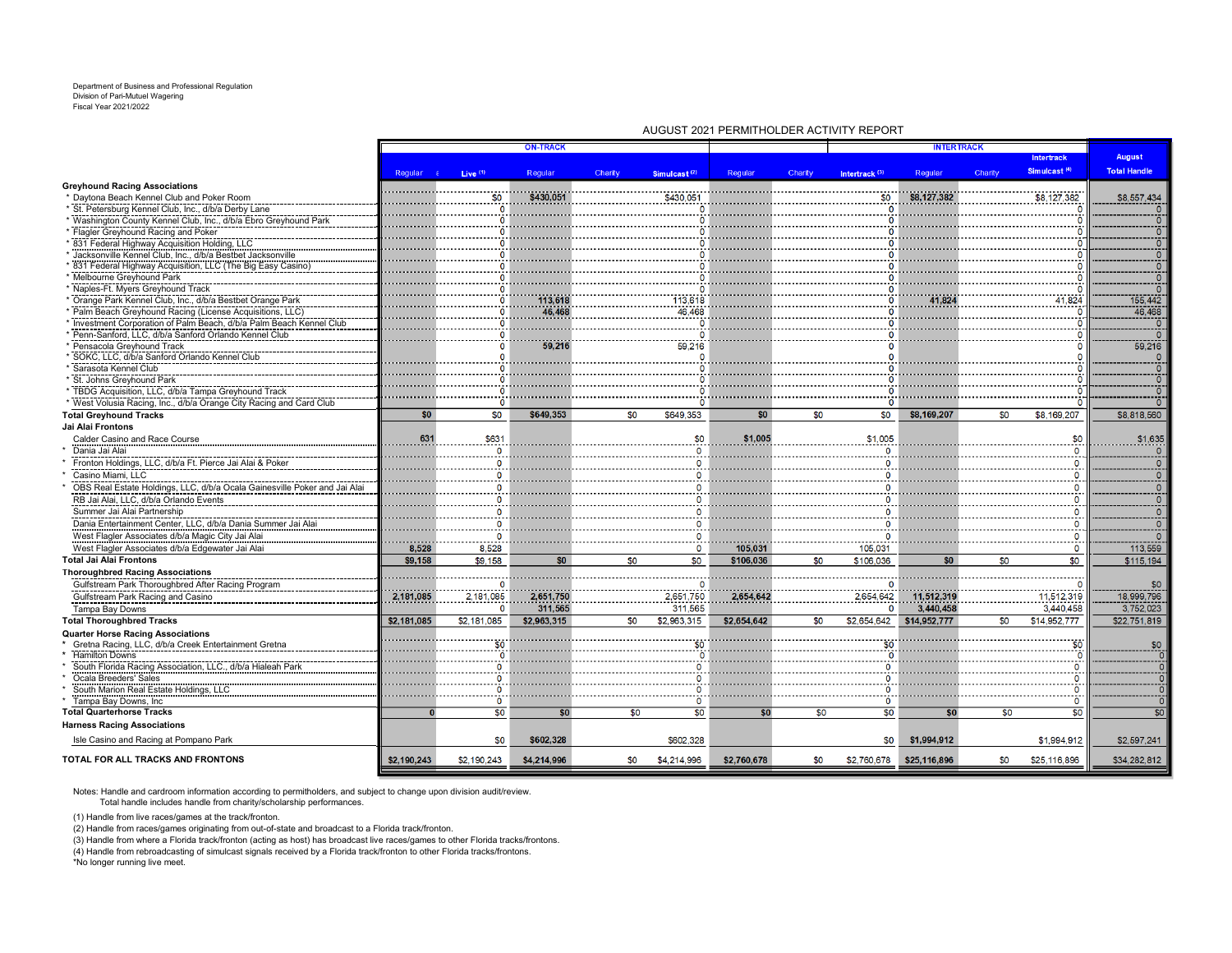## SEPTEMBER 2021 PERMITHOLDER ACTIVITY REPORT

|                                                                           | <b>ON-TRACK</b> |                          | <b>INTERTRACK</b>         |                          |                |  | <b>SEPTEMBER</b> |
|---------------------------------------------------------------------------|-----------------|--------------------------|---------------------------|--------------------------|----------------|--|------------------|
|                                                                           |                 |                          |                           | <b>Intertrack</b>        | <b>TOTAL</b>   |  |                  |
|                                                                           | Live $(1)$      | Simulcast <sup>(2)</sup> | Intertrack <sup>(3)</sup> | Simulcast <sup>(4)</sup> | <b>HANDLE</b>  |  |                  |
| <b>Greyhound Racing Associations</b>                                      |                 |                          |                           |                          |                |  |                  |
| Daytona Beach Kennel Club and Poker Room                                  | \$0             | \$427,232                | \$0                       | \$8,322,978              | \$8,750,210    |  |                  |
| St. Petersburg Kennel Club, Inc., d/b/a Derby Lane                        | 0               | $\Omega$                 | O                         | 0                        | O              |  |                  |
| * Washington County Kennel Club, Inc., d/b/a Ebro Greyhound Park          | ٥               | O                        | 0                         | Ω                        |                |  |                  |
| * Flagler Greyhound Racing and Poker                                      | Ō               | O                        | $\overline{0}$            | 0                        | n              |  |                  |
| 831 Federal Highway Acquisition Holding, LLC                              | ٥               | 0                        | O                         | Ω                        |                |  |                  |
| Jacksonville Kennel Club, Inc., d/b/a Bestbet Jacksonville                | ō               | ö                        | ò                         | ö                        |                |  |                  |
| 831 Federal Highway Acquisition, LLC (The Big Easy Casino)                | 0               | ö                        | ö                         | ö                        | 0              |  |                  |
| * Melbourne Greyhound Park                                                | Ō               | C                        | O                         | 0                        |                |  |                  |
| Naples-Ft. Myers Greyhound Track                                          | ٥               | ö                        | Ō                         | ö                        |                |  |                  |
| Orange Park Kennel Club, Inc., d/b/a Bestbet Orange Park                  |                 | 121,243                  | O                         | 50,246                   | 171,488        |  |                  |
| * Palm Beach Greyhound Racing (License Acquisitions, LLC)                 | o               |                          | o                         | 0                        |                |  |                  |
| Investment Corporation of Palm Beach, d/b/a Palm Beach Kennel Club        | ō               | 43,035                   | Ō                         | Ö                        | 43,035         |  |                  |
| Penn-Sanford, LLC, d/b/a Sanford Orlando Kennel Club                      |                 |                          | 0                         | ö                        |                |  |                  |
| Pensacola Greyhound Track                                                 | Ō               | 57,874                   | 0                         | 0                        | 57,874         |  |                  |
| SOKC, LLC, d/b/a Sanford Orlando Kennel Club                              | ō               | O                        | o                         | ö                        |                |  |                  |
| Sarasota Kennel Club                                                      | ö<br>ö          | C                        | O                         | 0                        | n              |  |                  |
| St. Johns Greyhound Park                                                  | 'n              | Ō<br>c                   | ö<br>ö                    | ö<br>ö                   | n              |  |                  |
| * TBDG Acquisition, LLC, d/b/a Tampa Greyhound Track                      |                 |                          |                           |                          |                |  |                  |
| * West Volusia Racing, Inc., d/b/a Orange City Racing and Card Club       | 0               | O                        | 0                         | 0                        | Ω              |  |                  |
| <b>Total Greyhound Tracks</b>                                             | $\overline{50}$ | \$649,384                | $\overline{50}$           | \$8,373,223              | \$9,022,607    |  |                  |
| Jai Alai Frontons                                                         |                 |                          |                           |                          |                |  |                  |
| Calder Casino and Race Course                                             | \$0             | \$0                      | \$0                       | \$0                      | \$0            |  |                  |
| Dania Jai Alai                                                            | 0               | ö                        | $\mathbf 0$               | 0                        | 0              |  |                  |
| Fronton Holdings, LLC, d/b/a Ft. Pierce Jai Alai & Poker                  | ö               | ö                        | ö                         | ö                        |                |  |                  |
| Casino Miami, LLC                                                         | 0               | $\Omega$                 | 0                         | 0                        | o              |  |                  |
| OBS Real Estate Holdings, LLC, d/b/a Ocala Gainesville Poker and Jai Alai | 0               | $\Omega$                 | 0                         | 0                        | 0              |  |                  |
| RB Jai Alai, LLC, d/b/a Orlando Events                                    | 0               | 0                        | 0                         | 0                        | o              |  |                  |
| Summer Jai Alai Partnership                                               | 0               | 0                        | $\Omega$                  | 0                        |                |  |                  |
| Dania Entertainment Center, LLC, d/b/a Dania Summer Jai Alai              | 156.895         | $\Omega$                 | 360,824                   | 0                        | 517,719        |  |                  |
| West Flagler Associates d/b/a Magic City Jai Alai                         | 551             | $\overline{0}$           | 14.700                    | $\overline{0}$           | 15.251         |  |                  |
| West Flagler Associates d/b/a Edgewater Jai Alai                          | 2.420           | $\mathbf 0$              | 25.521                    | $\Omega$                 | 27,941         |  |                  |
| <b>Total Jai Alai Frontons</b>                                            | \$159,866       | \$0                      | \$401.045                 | \$0                      | \$560,911      |  |                  |
| <b>Thoroughbred Racing Associations</b>                                   |                 |                          |                           |                          |                |  |                  |
| Gulfstream Park Thoroughbred After Racing Program                         | 2,107,069       | 223,990                  | 2,666,270                 | 810.657                  | 5,807,986      |  |                  |
| Gulfstream Park Racing and Casino                                         | 0               | 2,153,420                | 0                         | 9.678.208                | 11,831,627     |  |                  |
| Tampa Bay Downs                                                           | ö               | 257,635                  | $\ddot{\mathbf{0}}$       | 2,975,187                | 3,232,822      |  |                  |
| <b>Total Thoroughbred Tracks</b>                                          | \$2,107,069     | \$2,635,044              | \$2,666,270               | \$13.464.052             | \$20,872,435   |  |                  |
| <b>Quarter Horse Racing Associations</b>                                  |                 |                          |                           |                          |                |  |                  |
| Gretna Racing, LLC, d/b/a Creek Entertainment Gretna                      | \$0             | \$0                      | \$0                       | \$0                      | \$0            |  |                  |
| <b>Hamilton Downs</b>                                                     |                 |                          |                           | ö                        | $\overline{0}$ |  |                  |
| South Florida Racing Association, LLC., d/b/a Hialeah Park                |                 | ō                        |                           | Ö                        | $\overline{0}$ |  |                  |
| Ocala Breeders' Sales                                                     | n               | ö                        | 0                         | ö                        | 0              |  |                  |
| South Marion Real Estate Holdings, LLC                                    | n               | ō                        | O                         | $\ddot{\mathbf{0}}$      | $\overline{0}$ |  |                  |
| Tampa Bay Downs, Inc.                                                     | Ō               | ö                        | O                         | ö                        | Ō              |  |                  |
| <b>Total Quarterhorse Tracks</b>                                          | \$0             | \$0                      | \$0                       | \$0                      | \$0            |  |                  |
| <b>Harness Racing Associations</b>                                        |                 |                          |                           |                          |                |  |                  |
| Isle Casino and Racing at Pompano Park                                    | \$0             | \$559,367                | \$0                       | \$1,927,832              | \$2,487,199    |  |                  |
| TOTAL FOR ALL TRACKS AND FRONTONS                                         | \$2,280.184     | \$3.843.795              | \$3.067.315               | \$23,765,107             | \$32,943,151   |  |                  |

Notes: Handle and cardroom information according to permitholders, and subject to change upon division audit/review.

Total handle includes handle from charity/scholarship performances.

(1) Handle from live races/games at the track/fronton.

(2) Handle from races/games originating from out-of-state and broadcast to a Florida track/fronton.

(3) Handle from where a Florida track/fronton (acting as host) has broadcast live races/games to other Florida tracks/frontons.

(4) Handle from rebroadcasting of simulcast signals received by a Florida track/fronton to other Florida tracks/frontons.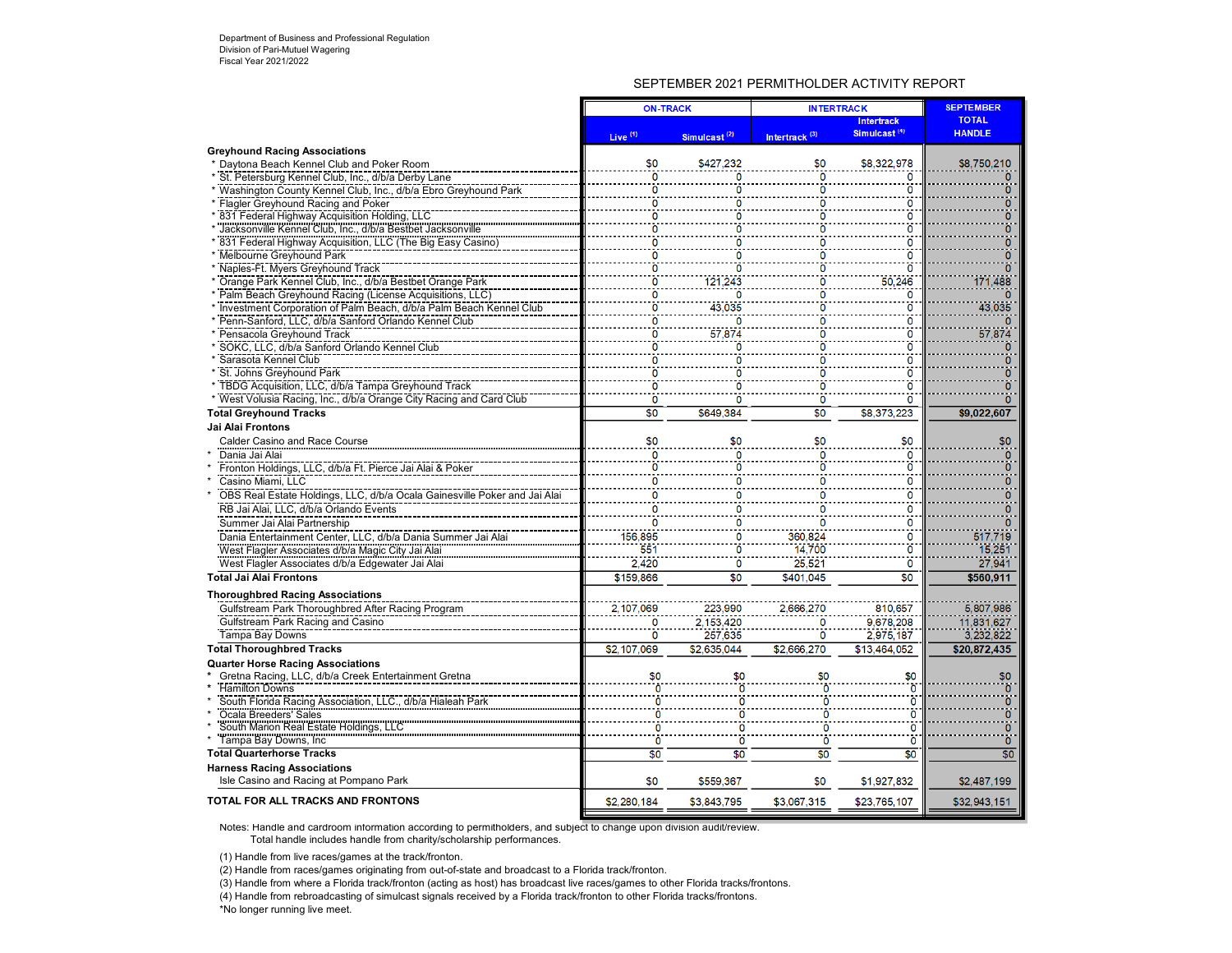## OCTOBER 2021 PERMITHOLDER ACTIVITY REPORT

|                                                                                                  | <b>ON-TRACK</b>     |                          | <b>INTERTRACK</b>         | <b>OCTOBER</b>           |                           |
|--------------------------------------------------------------------------------------------------|---------------------|--------------------------|---------------------------|--------------------------|---------------------------|
|                                                                                                  |                     |                          |                           | <b>Intertrack</b>        | <b>TOTAL</b>              |
|                                                                                                  | Live <sup>(1)</sup> | Simulcast <sup>(2)</sup> | Intertrack <sup>(3)</sup> | Simulcast <sup>(4)</sup> | <b>HANDLE</b>             |
| <b>Greyhound Racing Associations</b>                                                             |                     |                          |                           |                          |                           |
| * Daytona Beach Kennel Club and Poker Room                                                       | \$0                 | \$362,551                | \$0                       | \$8,113,983              | \$8,476,534               |
| St. Petersburg Kennel Club, Inc., d/b/a Derby Lane                                               |                     |                          | 0                         |                          | $\Omega$                  |
| * Washington County Kennel Club, Inc., d/b/a Ebro Greyhound Park                                 |                     |                          | O                         |                          | $\overline{0}$            |
| Flagler Greyhound Racing and Poker                                                               |                     |                          | 0                         | n                        | $\overline{O}$            |
| 831 Federal Highway Acquisition Holding, LLC                                                     |                     |                          | 0                         |                          | ō                         |
| Jacksonville Kennel Club, Inc., d/b/a Bestbet Jacksonville                                       |                     |                          | 0                         | Ω                        | $\overline{0}$            |
| 831 Federal Highway Acquisition, LLC (The Big Easy Casino)                                       |                     |                          | 0                         | ٥                        | $\overline{\mathfrak{o}}$ |
| Melbourne Greyhound Park                                                                         |                     |                          | Ω                         |                          | 0                         |
| Naples-Ft. Myers Greyhound Track                                                                 |                     |                          | 0                         |                          | $\Omega$                  |
| Orange Park Kennel Club, Inc., d/b/a Bestbet Orange Park                                         |                     | 129,730<br>50,599        | 0                         | 53.480                   | 183,210                   |
| Palm Beach Greyhound Racing (License Acquisitions, LLC)                                          |                     |                          | O                         |                          | 50.599                    |
| * Investment Corporation of Palm Beach, d/b/a Palm Beach Kennel Club                             |                     |                          | 0                         |                          | $\mathbf{0}$              |
| * Penn-Sanford, LLC, d/b/a Sanford Orlando Kennel Club                                           |                     |                          |                           | Ω                        | $\overline{0}$            |
| Pensacola Greyhound Track                                                                        |                     | 59,451                   | $\mathbf 0$               | 0                        | 59.451                    |
| SOKC, LLC, d/b/a Sanford Orlando Kennel Club                                                     |                     |                          | 0                         |                          | $\mathbf{O}$              |
| Sarasota Kennel Club                                                                             |                     |                          |                           |                          | $\overline{0}$            |
| St. Johns Greyhound Park                                                                         |                     |                          | ٥                         |                          | $\overline{0}$            |
| TBDG Acquisition, LLC, d/b/a Tampa Greyhound Track                                               |                     |                          |                           |                          | 0                         |
| * West Volusia Racing, Inc., d/b/a Orange City Racing and Card Club                              | O                   |                          | 0                         | 0                        | $\overline{0}$            |
| <b>Total Greyhound Tracks</b>                                                                    | \$0                 | \$602.331                | \$0                       | \$8,167,464              | \$8,769,794               |
| Jai Alai Frontons                                                                                |                     |                          |                           |                          |                           |
| Calder Casino and Race Course                                                                    | \$0                 | \$0                      | \$0                       | \$0                      | \$0                       |
| Dania Jai Alai                                                                                   | n                   | n                        | n                         | $\Omega$                 | $\mathbf 0$               |
| Fronton Holdings, LLC, d/b/a Ft. Pierce Jai Alai & Poker                                         |                     |                          |                           |                          | ō                         |
| Casino Miami. LLC                                                                                |                     | n                        |                           | n                        | $\pmb{0}$                 |
| OBS Real Estate Holdings, LLC, d/b/a Ocala Gainesville Poker and Jai Alai                        |                     |                          |                           | n                        | $\mathbf{0}$              |
| RB Jai Alai, LLC, d/b/a Orlando Events                                                           |                     | 0                        |                           | 0                        | $\mathbf{0}$              |
| Summer Jai Alai Partnership                                                                      |                     | n                        | n                         | O                        | $\Omega$                  |
| Dania Entertainment Center, LLC, d/b/a Dania Summer Jai Alai                                     | 186,086             | o                        | 412,253                   | 0                        | 598,339                   |
| West Flagler Associates d/b/a Magic City Jai Alai                                                | 2,755               | 0                        | 48,983                    | 0                        | 51,738                    |
| West Flagler Associates d/b/a Edgewater Jai Alai                                                 | O                   | $\Omega$                 |                           | 0                        |                           |
| <b>Total Jai Alai Frontons</b>                                                                   | \$188,841           | \$0                      | \$461.236                 | \$0                      | \$650,077                 |
| <b>Thoroughbred Racing Associations</b>                                                          |                     |                          |                           |                          |                           |
| Gulfstream Park Thoroughbred After Racing Program                                                | 2,097,195           | 0                        | 2,553,554                 | 0                        | \$4,650,749               |
| Gulfstream Park Racing and Casino                                                                |                     | 2,986,649                | $\Omega$                  | 13,043,920               | 16,030,569                |
| Tampa Bay Downs                                                                                  | n                   | 297,718                  | 0                         | 3,074,249                | 3.371.967                 |
| <b>Total Thoroughbred Tracks</b>                                                                 | \$2,097,195         | \$3,284,367              | \$2,553,554               | \$16,118,170             | \$24,053,285              |
|                                                                                                  |                     |                          |                           |                          |                           |
| <b>Quarter Horse Racing Associations</b><br>Gretna Racing, LLC, d/b/a Creek Entertainment Gretna |                     |                          |                           |                          |                           |
| <b>Hamilton Downs</b>                                                                            | \$0                 | \$0                      | \$0                       | \$0                      | \$0<br>$\overline{0}$     |
| South Florida Racing Association, LLC., d/b/a Hialeah Park                                       |                     |                          |                           |                          | ์ดั                       |
| Ocala Breeders' Sales                                                                            |                     | 0                        | $\Omega$                  | 0                        | $\overline{\mathfrak{o}}$ |
| South Marion Real Estate Holdings, LLC                                                           |                     | n                        |                           | ö                        | $\overline{\mathfrak{o}}$ |
| Tampa Bay Downs, Inc.                                                                            | O                   | 0                        | 0                         | 0                        | $\mathbf{0}$              |
| <b>Total Quarter Horse Tracks</b>                                                                | \$0                 |                          |                           |                          |                           |
|                                                                                                  |                     | \$0                      | \$0                       | \$0                      | \$0                       |
| <b>Harness Racing Associations</b>                                                               |                     |                          |                           |                          |                           |
| Isle Casino and Racing at Pompano Park                                                           | \$33,203            | \$541,961                | \$16,999                  | \$1,896,331              | \$2,488,494               |
| TOTAL FOR ALL TRACKS AND FRONTONS                                                                | \$2,319,239         | \$4,428,658              | \$3.031.789               | \$26,181.964             | \$35,961,650              |

Notes: Handle and cardroom information according to permitholders, and subject to change upon division audit/review. Total handle includes handle from charity/scholarship performances.

(1) Handle from live races/games at the track/fronton.

(2) Handle from races/games originating from out-of-state and broadcast to a Florida track/fronton.

(3) Handle from where a Florida track/fronton (acting as host) has broadcast live races/games to other Florida tracks/frontons.

(4) Handle from rebroadcasting of simulcast signals received by a Florida track/fronton to other Florida tracks/frontons.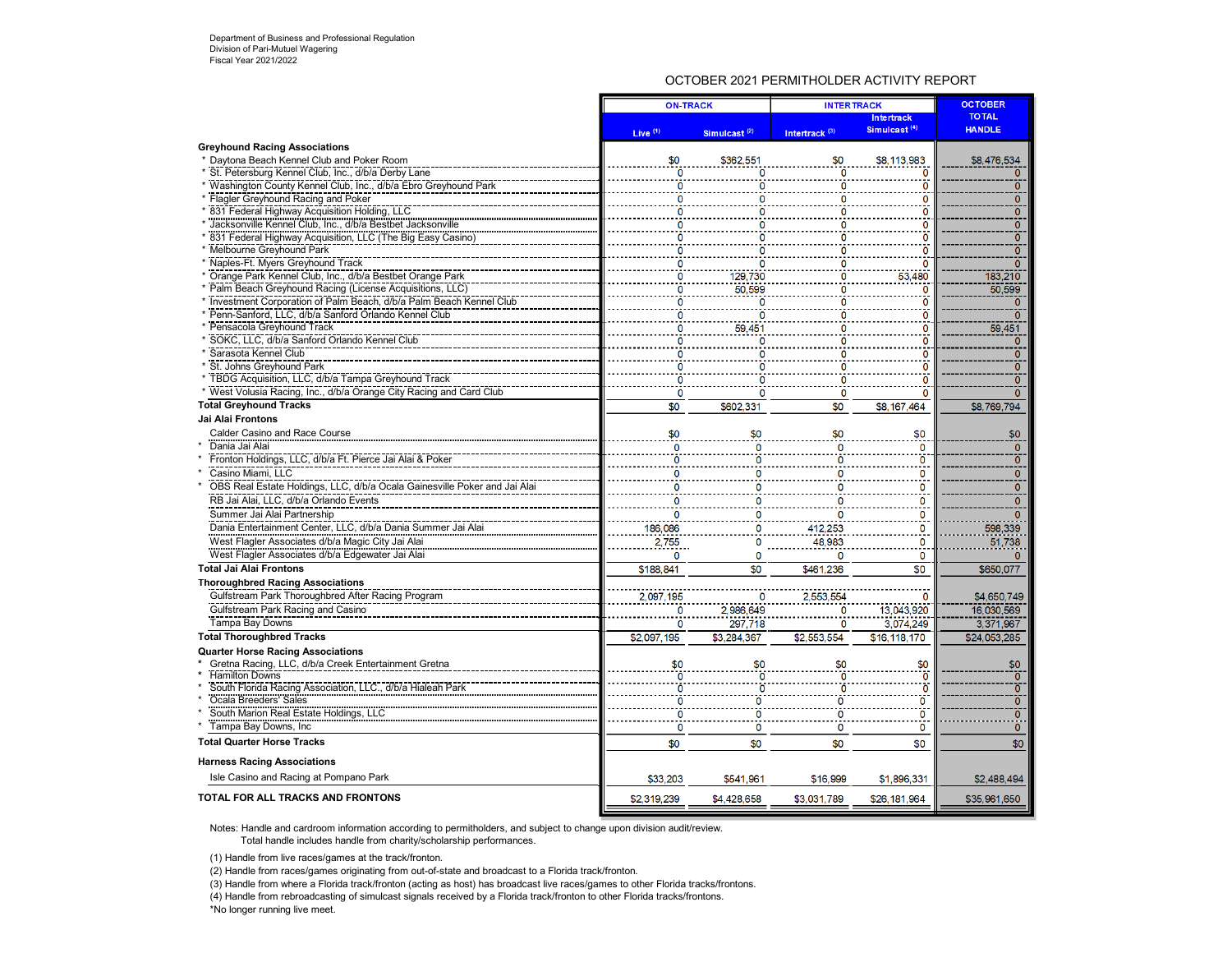### NOVEMBER 2021 PERMITHOLDER ACTIVITY REPORT

| <b>Intertrack</b><br>Simulcast <sup>(4)</sup><br><b>HANDLE</b><br>Intertrack <sup>(3)</sup><br>Live <sup>(1)</sup><br>Simulcast <sup>(2)</sup><br><b>Greyhound Racing Associations</b><br>\$0<br>* Davtona Beach Kennel Club and Poker Room<br>\$0<br>\$359,510<br>\$7,000.597<br>\$7,360,107<br>$\ddot{\mathbf{0}}$<br>* St. Petersburg Kennel Club, Inc., d/b/a Derby Lane<br>$\Omega$<br>0<br>$\Omega$<br>$\Omega$<br>* Washington County Kennel Club, Inc., d/b/a Ebro Greyhound Park<br>Ö<br>ō<br>0<br>0<br>O<br>$\overline{0}$<br>831 Federal Highway Acquisition Holding, LLC<br>ö<br>o<br>$\overline{0}$<br>$\overline{0}$<br>Jacksonville Kennel Club, Inc., d/b/a Bestbet Jacksonville<br>0<br>$\mathbf 0$<br>0<br>Ω<br>ō<br>831 Federal Highway Acquisition, LLC (The Big Easy Casino)<br>0<br>0<br>0<br>$\overline{0}$<br>ö<br><b>Melbourne Greyhound Park</b><br>ō<br>Naples-Ft. Myers Greyhound Track<br>$\Omega$<br>0<br>0<br>* Orange Park Kennel Club, Inc., d/b/a Bestbet Orange Park<br>Ō<br>18,062<br>25,668<br>7,606<br>ò<br>11.276<br>$\ddot{\mathbf{0}}$<br>11,276<br>Ö<br>* Investment Corporation of Palm Beach, d/b/a Palm Beach Kennel Club<br>ö<br>ō<br>ō<br>O<br>Penn-Sanford, LLC, d/b/a Sanford Orlando Kennel Club<br>$\overline{0}$<br>0<br>$\Omega$<br>0<br>* Pensacola Greyhound Track<br>ò<br>17.918<br>$\ddot{\mathbf{0}}$<br>17,918<br>ö<br>* SOKC, LLC, d/b/a Sanford Orlando Kennel Club<br>Ō<br>$\overline{0}$<br>0<br>0<br>$\overline{0}$<br>Sarasota Kennel Club<br>ō<br>ö<br>O<br>$\overline{0}$<br>* St. Johns Greyhound Park<br>ō<br>ö<br>ö<br>n<br>* TBDG Acquisition, LLC, d/b/a Tampa Greyhound Track<br>ō<br>Ō<br>'n<br>Ö<br>O<br>$\overline{0}$<br>* West Volusia Racing, Inc., d/b/a Orange City Racing and Card Club<br>ö<br>O<br>٥<br><b>Total Greyhound Tracks</b><br>\$0<br>\$0<br>\$7,008,203<br>\$7,414,969<br>\$406,766<br>Jai Alai Frontons<br>\$0<br><b>Calder Casino and Race Course</b><br>\$0<br>\$0<br>\$0<br>\$0<br>Dania Jai Alai<br>$\mathbf{0}$<br>0<br>0<br>$\overline{0}$<br>Fronton Holdings, LLC, d/b/a Ft. Pierce Jai Alai & Poker<br>$\overline{\mathbf{0}}$<br>C<br>Ω<br>o<br>ō<br>Casino Miami, LLC<br>0<br>0<br>0<br>0<br>$\overline{0}$<br>$\mathbf 0$<br>OBS Real Estate Holdings, LLC, d/b/a Ocala Gainesville Poker and Jai Alai<br>0<br>$\Omega$<br>$\overline{0}$<br>RB Jai Alai, LLC, d/b/a Orlando Events<br>$\overline{0}$<br>0<br>0<br>Summer Jai Alai Partnership<br>O<br>O<br>0<br>250,353<br>Dania Entertainment Center, LLC, d/b/a Dania Summer Jai Alai<br>373.782<br>$\overline{\mathbf{0}}$<br>624,135<br>Ω<br>50,186<br>3.035<br>$\mathbf 0$<br>West Flagler Associates d/b/a Magic City Jai Alai<br>53,221<br>n<br>West Flagler Associates d/b/a Edgewater Jai Alai<br>$\Omega$<br>0<br>0<br>0<br><b>Total Jai Alai Frontons</b><br>\$253,388<br>\$0<br>\$423,968<br>\$0<br>\$677.356<br><b>Thoroughbred Racing Associations</b><br>Gulfstream Park Thoroughbred After Racing Program<br>575,825<br>3,781,972<br>461.040<br>1,255,944<br>\$6,074,781<br>Gulfstream Park Racing and Casino<br>1.302.530<br>1.327.961<br>9.819.520<br>14.458.919<br>2,008,909<br>Tampa Bay Downs<br>695.626<br>215.388<br>547.797<br>2,533,036<br>3.991.846<br>\$2,459.195<br>\$3.480.241<br>\$2.451.582<br>\$24,525,546<br>\$16.134.528<br><b>Quarter Horse Racing Associations</b><br>Gretna Racing, LLC, d/b/a Creek Entertainment Gretna<br>\$0<br>\$0<br>\$0<br>\$0<br>\$0<br>ö<br>Ō<br>$\ddot{\mathbf{0}}$<br>$\overline{0}$<br><b>Hamilton Downs</b><br>ö<br>South Florida Racing Association, LLC., d/b/a Hialeah Park<br>Ō<br>Ò<br>$\overline{0}$<br>ö<br>$\overline{0}$<br>Ocala Breeders' Sales<br>ö<br>Ō<br>0<br>٥<br>South Marion Real Estate Holdings, LLC<br>Ò<br>ö<br>$\overline{0}$<br>Ò<br>$\ddot{\mathbf{0}}$<br>$\overline{0}$<br>$\overline{0}$<br>ö<br>$\overline{0}$<br>Tampa Bay Downs, Inc.<br>\$0<br>\$0<br>\$0<br>\$0<br>\$0<br><b>Harness Racing Associations</b><br>Isle Casino and Racing at Pompano Park<br>\$165,184<br>\$451,635<br>\$98,740<br>\$2,034,012<br>\$2,749,571<br><b>TOTAL FOR ALL TRACKS AND FRONTONS</b><br>\$2,877,768<br>\$4,338,642<br>\$2,974,290<br>\$35,367,442<br>\$25,176,742 |                                   | <b>ON-TRACK</b> |  | <b>INTERTRACK</b> | <b>NOVEMBER</b> |              |
|---------------------------------------------------------------------------------------------------------------------------------------------------------------------------------------------------------------------------------------------------------------------------------------------------------------------------------------------------------------------------------------------------------------------------------------------------------------------------------------------------------------------------------------------------------------------------------------------------------------------------------------------------------------------------------------------------------------------------------------------------------------------------------------------------------------------------------------------------------------------------------------------------------------------------------------------------------------------------------------------------------------------------------------------------------------------------------------------------------------------------------------------------------------------------------------------------------------------------------------------------------------------------------------------------------------------------------------------------------------------------------------------------------------------------------------------------------------------------------------------------------------------------------------------------------------------------------------------------------------------------------------------------------------------------------------------------------------------------------------------------------------------------------------------------------------------------------------------------------------------------------------------------------------------------------------------------------------------------------------------------------------------------------------------------------------------------------------------------------------------------------------------------------------------------------------------------------------------------------------------------------------------------------------------------------------------------------------------------------------------------------------------------------------------------------------------------------------------------------------------------------------------------------------------------------------------------------------------------------------------------------------------------------------------------------------------------------------------------------------------------------------------------------------------------------------------------------------------------------------------------------------------------------------------------------------------------------------------------------------------------------------------------------------------------------------------------------------------------------------------------------------------------------------------------------------------------------------------------------------------------------------------------------------------------------------------------------------------------------------------------------------------------------------------------------------------------------------------------------------------------------------------------------------------------------------------------------------------------------------------------------------------------------------------------------------------------------------------------------------------------------------------------------------------------------------------------------------------------------------------------------------------------------------------------------------------------------------------------------------------------------------------------------------------------------------------------------------------------------------------------------------------------------------------------------------------------------------------|-----------------------------------|-----------------|--|-------------------|-----------------|--------------|
|                                                                                                                                                                                                                                                                                                                                                                                                                                                                                                                                                                                                                                                                                                                                                                                                                                                                                                                                                                                                                                                                                                                                                                                                                                                                                                                                                                                                                                                                                                                                                                                                                                                                                                                                                                                                                                                                                                                                                                                                                                                                                                                                                                                                                                                                                                                                                                                                                                                                                                                                                                                                                                                                                                                                                                                                                                                                                                                                                                                                                                                                                                                                                                                                                                                                                                                                                                                                                                                                                                                                                                                                                                                                                                                                                                                                                                                                                                                                                                                                                                                                                                                                                                                                                     |                                   |                 |  |                   |                 | <b>TOTAL</b> |
|                                                                                                                                                                                                                                                                                                                                                                                                                                                                                                                                                                                                                                                                                                                                                                                                                                                                                                                                                                                                                                                                                                                                                                                                                                                                                                                                                                                                                                                                                                                                                                                                                                                                                                                                                                                                                                                                                                                                                                                                                                                                                                                                                                                                                                                                                                                                                                                                                                                                                                                                                                                                                                                                                                                                                                                                                                                                                                                                                                                                                                                                                                                                                                                                                                                                                                                                                                                                                                                                                                                                                                                                                                                                                                                                                                                                                                                                                                                                                                                                                                                                                                                                                                                                                     |                                   |                 |  |                   |                 |              |
|                                                                                                                                                                                                                                                                                                                                                                                                                                                                                                                                                                                                                                                                                                                                                                                                                                                                                                                                                                                                                                                                                                                                                                                                                                                                                                                                                                                                                                                                                                                                                                                                                                                                                                                                                                                                                                                                                                                                                                                                                                                                                                                                                                                                                                                                                                                                                                                                                                                                                                                                                                                                                                                                                                                                                                                                                                                                                                                                                                                                                                                                                                                                                                                                                                                                                                                                                                                                                                                                                                                                                                                                                                                                                                                                                                                                                                                                                                                                                                                                                                                                                                                                                                                                                     |                                   |                 |  |                   |                 |              |
|                                                                                                                                                                                                                                                                                                                                                                                                                                                                                                                                                                                                                                                                                                                                                                                                                                                                                                                                                                                                                                                                                                                                                                                                                                                                                                                                                                                                                                                                                                                                                                                                                                                                                                                                                                                                                                                                                                                                                                                                                                                                                                                                                                                                                                                                                                                                                                                                                                                                                                                                                                                                                                                                                                                                                                                                                                                                                                                                                                                                                                                                                                                                                                                                                                                                                                                                                                                                                                                                                                                                                                                                                                                                                                                                                                                                                                                                                                                                                                                                                                                                                                                                                                                                                     |                                   |                 |  |                   |                 |              |
|                                                                                                                                                                                                                                                                                                                                                                                                                                                                                                                                                                                                                                                                                                                                                                                                                                                                                                                                                                                                                                                                                                                                                                                                                                                                                                                                                                                                                                                                                                                                                                                                                                                                                                                                                                                                                                                                                                                                                                                                                                                                                                                                                                                                                                                                                                                                                                                                                                                                                                                                                                                                                                                                                                                                                                                                                                                                                                                                                                                                                                                                                                                                                                                                                                                                                                                                                                                                                                                                                                                                                                                                                                                                                                                                                                                                                                                                                                                                                                                                                                                                                                                                                                                                                     |                                   |                 |  |                   |                 |              |
|                                                                                                                                                                                                                                                                                                                                                                                                                                                                                                                                                                                                                                                                                                                                                                                                                                                                                                                                                                                                                                                                                                                                                                                                                                                                                                                                                                                                                                                                                                                                                                                                                                                                                                                                                                                                                                                                                                                                                                                                                                                                                                                                                                                                                                                                                                                                                                                                                                                                                                                                                                                                                                                                                                                                                                                                                                                                                                                                                                                                                                                                                                                                                                                                                                                                                                                                                                                                                                                                                                                                                                                                                                                                                                                                                                                                                                                                                                                                                                                                                                                                                                                                                                                                                     |                                   |                 |  |                   |                 |              |
|                                                                                                                                                                                                                                                                                                                                                                                                                                                                                                                                                                                                                                                                                                                                                                                                                                                                                                                                                                                                                                                                                                                                                                                                                                                                                                                                                                                                                                                                                                                                                                                                                                                                                                                                                                                                                                                                                                                                                                                                                                                                                                                                                                                                                                                                                                                                                                                                                                                                                                                                                                                                                                                                                                                                                                                                                                                                                                                                                                                                                                                                                                                                                                                                                                                                                                                                                                                                                                                                                                                                                                                                                                                                                                                                                                                                                                                                                                                                                                                                                                                                                                                                                                                                                     |                                   |                 |  |                   |                 |              |
|                                                                                                                                                                                                                                                                                                                                                                                                                                                                                                                                                                                                                                                                                                                                                                                                                                                                                                                                                                                                                                                                                                                                                                                                                                                                                                                                                                                                                                                                                                                                                                                                                                                                                                                                                                                                                                                                                                                                                                                                                                                                                                                                                                                                                                                                                                                                                                                                                                                                                                                                                                                                                                                                                                                                                                                                                                                                                                                                                                                                                                                                                                                                                                                                                                                                                                                                                                                                                                                                                                                                                                                                                                                                                                                                                                                                                                                                                                                                                                                                                                                                                                                                                                                                                     |                                   |                 |  |                   |                 |              |
|                                                                                                                                                                                                                                                                                                                                                                                                                                                                                                                                                                                                                                                                                                                                                                                                                                                                                                                                                                                                                                                                                                                                                                                                                                                                                                                                                                                                                                                                                                                                                                                                                                                                                                                                                                                                                                                                                                                                                                                                                                                                                                                                                                                                                                                                                                                                                                                                                                                                                                                                                                                                                                                                                                                                                                                                                                                                                                                                                                                                                                                                                                                                                                                                                                                                                                                                                                                                                                                                                                                                                                                                                                                                                                                                                                                                                                                                                                                                                                                                                                                                                                                                                                                                                     |                                   |                 |  |                   |                 |              |
|                                                                                                                                                                                                                                                                                                                                                                                                                                                                                                                                                                                                                                                                                                                                                                                                                                                                                                                                                                                                                                                                                                                                                                                                                                                                                                                                                                                                                                                                                                                                                                                                                                                                                                                                                                                                                                                                                                                                                                                                                                                                                                                                                                                                                                                                                                                                                                                                                                                                                                                                                                                                                                                                                                                                                                                                                                                                                                                                                                                                                                                                                                                                                                                                                                                                                                                                                                                                                                                                                                                                                                                                                                                                                                                                                                                                                                                                                                                                                                                                                                                                                                                                                                                                                     |                                   |                 |  |                   |                 |              |
|                                                                                                                                                                                                                                                                                                                                                                                                                                                                                                                                                                                                                                                                                                                                                                                                                                                                                                                                                                                                                                                                                                                                                                                                                                                                                                                                                                                                                                                                                                                                                                                                                                                                                                                                                                                                                                                                                                                                                                                                                                                                                                                                                                                                                                                                                                                                                                                                                                                                                                                                                                                                                                                                                                                                                                                                                                                                                                                                                                                                                                                                                                                                                                                                                                                                                                                                                                                                                                                                                                                                                                                                                                                                                                                                                                                                                                                                                                                                                                                                                                                                                                                                                                                                                     |                                   |                 |  |                   |                 |              |
|                                                                                                                                                                                                                                                                                                                                                                                                                                                                                                                                                                                                                                                                                                                                                                                                                                                                                                                                                                                                                                                                                                                                                                                                                                                                                                                                                                                                                                                                                                                                                                                                                                                                                                                                                                                                                                                                                                                                                                                                                                                                                                                                                                                                                                                                                                                                                                                                                                                                                                                                                                                                                                                                                                                                                                                                                                                                                                                                                                                                                                                                                                                                                                                                                                                                                                                                                                                                                                                                                                                                                                                                                                                                                                                                                                                                                                                                                                                                                                                                                                                                                                                                                                                                                     |                                   |                 |  |                   |                 |              |
|                                                                                                                                                                                                                                                                                                                                                                                                                                                                                                                                                                                                                                                                                                                                                                                                                                                                                                                                                                                                                                                                                                                                                                                                                                                                                                                                                                                                                                                                                                                                                                                                                                                                                                                                                                                                                                                                                                                                                                                                                                                                                                                                                                                                                                                                                                                                                                                                                                                                                                                                                                                                                                                                                                                                                                                                                                                                                                                                                                                                                                                                                                                                                                                                                                                                                                                                                                                                                                                                                                                                                                                                                                                                                                                                                                                                                                                                                                                                                                                                                                                                                                                                                                                                                     |                                   |                 |  |                   |                 |              |
|                                                                                                                                                                                                                                                                                                                                                                                                                                                                                                                                                                                                                                                                                                                                                                                                                                                                                                                                                                                                                                                                                                                                                                                                                                                                                                                                                                                                                                                                                                                                                                                                                                                                                                                                                                                                                                                                                                                                                                                                                                                                                                                                                                                                                                                                                                                                                                                                                                                                                                                                                                                                                                                                                                                                                                                                                                                                                                                                                                                                                                                                                                                                                                                                                                                                                                                                                                                                                                                                                                                                                                                                                                                                                                                                                                                                                                                                                                                                                                                                                                                                                                                                                                                                                     |                                   |                 |  |                   |                 |              |
|                                                                                                                                                                                                                                                                                                                                                                                                                                                                                                                                                                                                                                                                                                                                                                                                                                                                                                                                                                                                                                                                                                                                                                                                                                                                                                                                                                                                                                                                                                                                                                                                                                                                                                                                                                                                                                                                                                                                                                                                                                                                                                                                                                                                                                                                                                                                                                                                                                                                                                                                                                                                                                                                                                                                                                                                                                                                                                                                                                                                                                                                                                                                                                                                                                                                                                                                                                                                                                                                                                                                                                                                                                                                                                                                                                                                                                                                                                                                                                                                                                                                                                                                                                                                                     |                                   |                 |  |                   |                 |              |
|                                                                                                                                                                                                                                                                                                                                                                                                                                                                                                                                                                                                                                                                                                                                                                                                                                                                                                                                                                                                                                                                                                                                                                                                                                                                                                                                                                                                                                                                                                                                                                                                                                                                                                                                                                                                                                                                                                                                                                                                                                                                                                                                                                                                                                                                                                                                                                                                                                                                                                                                                                                                                                                                                                                                                                                                                                                                                                                                                                                                                                                                                                                                                                                                                                                                                                                                                                                                                                                                                                                                                                                                                                                                                                                                                                                                                                                                                                                                                                                                                                                                                                                                                                                                                     |                                   |                 |  |                   |                 |              |
|                                                                                                                                                                                                                                                                                                                                                                                                                                                                                                                                                                                                                                                                                                                                                                                                                                                                                                                                                                                                                                                                                                                                                                                                                                                                                                                                                                                                                                                                                                                                                                                                                                                                                                                                                                                                                                                                                                                                                                                                                                                                                                                                                                                                                                                                                                                                                                                                                                                                                                                                                                                                                                                                                                                                                                                                                                                                                                                                                                                                                                                                                                                                                                                                                                                                                                                                                                                                                                                                                                                                                                                                                                                                                                                                                                                                                                                                                                                                                                                                                                                                                                                                                                                                                     |                                   |                 |  |                   |                 |              |
|                                                                                                                                                                                                                                                                                                                                                                                                                                                                                                                                                                                                                                                                                                                                                                                                                                                                                                                                                                                                                                                                                                                                                                                                                                                                                                                                                                                                                                                                                                                                                                                                                                                                                                                                                                                                                                                                                                                                                                                                                                                                                                                                                                                                                                                                                                                                                                                                                                                                                                                                                                                                                                                                                                                                                                                                                                                                                                                                                                                                                                                                                                                                                                                                                                                                                                                                                                                                                                                                                                                                                                                                                                                                                                                                                                                                                                                                                                                                                                                                                                                                                                                                                                                                                     |                                   |                 |  |                   |                 |              |
|                                                                                                                                                                                                                                                                                                                                                                                                                                                                                                                                                                                                                                                                                                                                                                                                                                                                                                                                                                                                                                                                                                                                                                                                                                                                                                                                                                                                                                                                                                                                                                                                                                                                                                                                                                                                                                                                                                                                                                                                                                                                                                                                                                                                                                                                                                                                                                                                                                                                                                                                                                                                                                                                                                                                                                                                                                                                                                                                                                                                                                                                                                                                                                                                                                                                                                                                                                                                                                                                                                                                                                                                                                                                                                                                                                                                                                                                                                                                                                                                                                                                                                                                                                                                                     |                                   |                 |  |                   |                 |              |
|                                                                                                                                                                                                                                                                                                                                                                                                                                                                                                                                                                                                                                                                                                                                                                                                                                                                                                                                                                                                                                                                                                                                                                                                                                                                                                                                                                                                                                                                                                                                                                                                                                                                                                                                                                                                                                                                                                                                                                                                                                                                                                                                                                                                                                                                                                                                                                                                                                                                                                                                                                                                                                                                                                                                                                                                                                                                                                                                                                                                                                                                                                                                                                                                                                                                                                                                                                                                                                                                                                                                                                                                                                                                                                                                                                                                                                                                                                                                                                                                                                                                                                                                                                                                                     |                                   |                 |  |                   |                 |              |
|                                                                                                                                                                                                                                                                                                                                                                                                                                                                                                                                                                                                                                                                                                                                                                                                                                                                                                                                                                                                                                                                                                                                                                                                                                                                                                                                                                                                                                                                                                                                                                                                                                                                                                                                                                                                                                                                                                                                                                                                                                                                                                                                                                                                                                                                                                                                                                                                                                                                                                                                                                                                                                                                                                                                                                                                                                                                                                                                                                                                                                                                                                                                                                                                                                                                                                                                                                                                                                                                                                                                                                                                                                                                                                                                                                                                                                                                                                                                                                                                                                                                                                                                                                                                                     |                                   |                 |  |                   |                 |              |
|                                                                                                                                                                                                                                                                                                                                                                                                                                                                                                                                                                                                                                                                                                                                                                                                                                                                                                                                                                                                                                                                                                                                                                                                                                                                                                                                                                                                                                                                                                                                                                                                                                                                                                                                                                                                                                                                                                                                                                                                                                                                                                                                                                                                                                                                                                                                                                                                                                                                                                                                                                                                                                                                                                                                                                                                                                                                                                                                                                                                                                                                                                                                                                                                                                                                                                                                                                                                                                                                                                                                                                                                                                                                                                                                                                                                                                                                                                                                                                                                                                                                                                                                                                                                                     |                                   |                 |  |                   |                 |              |
|                                                                                                                                                                                                                                                                                                                                                                                                                                                                                                                                                                                                                                                                                                                                                                                                                                                                                                                                                                                                                                                                                                                                                                                                                                                                                                                                                                                                                                                                                                                                                                                                                                                                                                                                                                                                                                                                                                                                                                                                                                                                                                                                                                                                                                                                                                                                                                                                                                                                                                                                                                                                                                                                                                                                                                                                                                                                                                                                                                                                                                                                                                                                                                                                                                                                                                                                                                                                                                                                                                                                                                                                                                                                                                                                                                                                                                                                                                                                                                                                                                                                                                                                                                                                                     |                                   |                 |  |                   |                 |              |
|                                                                                                                                                                                                                                                                                                                                                                                                                                                                                                                                                                                                                                                                                                                                                                                                                                                                                                                                                                                                                                                                                                                                                                                                                                                                                                                                                                                                                                                                                                                                                                                                                                                                                                                                                                                                                                                                                                                                                                                                                                                                                                                                                                                                                                                                                                                                                                                                                                                                                                                                                                                                                                                                                                                                                                                                                                                                                                                                                                                                                                                                                                                                                                                                                                                                                                                                                                                                                                                                                                                                                                                                                                                                                                                                                                                                                                                                                                                                                                                                                                                                                                                                                                                                                     |                                   |                 |  |                   |                 |              |
|                                                                                                                                                                                                                                                                                                                                                                                                                                                                                                                                                                                                                                                                                                                                                                                                                                                                                                                                                                                                                                                                                                                                                                                                                                                                                                                                                                                                                                                                                                                                                                                                                                                                                                                                                                                                                                                                                                                                                                                                                                                                                                                                                                                                                                                                                                                                                                                                                                                                                                                                                                                                                                                                                                                                                                                                                                                                                                                                                                                                                                                                                                                                                                                                                                                                                                                                                                                                                                                                                                                                                                                                                                                                                                                                                                                                                                                                                                                                                                                                                                                                                                                                                                                                                     |                                   |                 |  |                   |                 |              |
|                                                                                                                                                                                                                                                                                                                                                                                                                                                                                                                                                                                                                                                                                                                                                                                                                                                                                                                                                                                                                                                                                                                                                                                                                                                                                                                                                                                                                                                                                                                                                                                                                                                                                                                                                                                                                                                                                                                                                                                                                                                                                                                                                                                                                                                                                                                                                                                                                                                                                                                                                                                                                                                                                                                                                                                                                                                                                                                                                                                                                                                                                                                                                                                                                                                                                                                                                                                                                                                                                                                                                                                                                                                                                                                                                                                                                                                                                                                                                                                                                                                                                                                                                                                                                     |                                   |                 |  |                   |                 |              |
|                                                                                                                                                                                                                                                                                                                                                                                                                                                                                                                                                                                                                                                                                                                                                                                                                                                                                                                                                                                                                                                                                                                                                                                                                                                                                                                                                                                                                                                                                                                                                                                                                                                                                                                                                                                                                                                                                                                                                                                                                                                                                                                                                                                                                                                                                                                                                                                                                                                                                                                                                                                                                                                                                                                                                                                                                                                                                                                                                                                                                                                                                                                                                                                                                                                                                                                                                                                                                                                                                                                                                                                                                                                                                                                                                                                                                                                                                                                                                                                                                                                                                                                                                                                                                     |                                   |                 |  |                   |                 |              |
|                                                                                                                                                                                                                                                                                                                                                                                                                                                                                                                                                                                                                                                                                                                                                                                                                                                                                                                                                                                                                                                                                                                                                                                                                                                                                                                                                                                                                                                                                                                                                                                                                                                                                                                                                                                                                                                                                                                                                                                                                                                                                                                                                                                                                                                                                                                                                                                                                                                                                                                                                                                                                                                                                                                                                                                                                                                                                                                                                                                                                                                                                                                                                                                                                                                                                                                                                                                                                                                                                                                                                                                                                                                                                                                                                                                                                                                                                                                                                                                                                                                                                                                                                                                                                     |                                   |                 |  |                   |                 |              |
|                                                                                                                                                                                                                                                                                                                                                                                                                                                                                                                                                                                                                                                                                                                                                                                                                                                                                                                                                                                                                                                                                                                                                                                                                                                                                                                                                                                                                                                                                                                                                                                                                                                                                                                                                                                                                                                                                                                                                                                                                                                                                                                                                                                                                                                                                                                                                                                                                                                                                                                                                                                                                                                                                                                                                                                                                                                                                                                                                                                                                                                                                                                                                                                                                                                                                                                                                                                                                                                                                                                                                                                                                                                                                                                                                                                                                                                                                                                                                                                                                                                                                                                                                                                                                     |                                   |                 |  |                   |                 |              |
|                                                                                                                                                                                                                                                                                                                                                                                                                                                                                                                                                                                                                                                                                                                                                                                                                                                                                                                                                                                                                                                                                                                                                                                                                                                                                                                                                                                                                                                                                                                                                                                                                                                                                                                                                                                                                                                                                                                                                                                                                                                                                                                                                                                                                                                                                                                                                                                                                                                                                                                                                                                                                                                                                                                                                                                                                                                                                                                                                                                                                                                                                                                                                                                                                                                                                                                                                                                                                                                                                                                                                                                                                                                                                                                                                                                                                                                                                                                                                                                                                                                                                                                                                                                                                     |                                   |                 |  |                   |                 |              |
|                                                                                                                                                                                                                                                                                                                                                                                                                                                                                                                                                                                                                                                                                                                                                                                                                                                                                                                                                                                                                                                                                                                                                                                                                                                                                                                                                                                                                                                                                                                                                                                                                                                                                                                                                                                                                                                                                                                                                                                                                                                                                                                                                                                                                                                                                                                                                                                                                                                                                                                                                                                                                                                                                                                                                                                                                                                                                                                                                                                                                                                                                                                                                                                                                                                                                                                                                                                                                                                                                                                                                                                                                                                                                                                                                                                                                                                                                                                                                                                                                                                                                                                                                                                                                     |                                   |                 |  |                   |                 |              |
|                                                                                                                                                                                                                                                                                                                                                                                                                                                                                                                                                                                                                                                                                                                                                                                                                                                                                                                                                                                                                                                                                                                                                                                                                                                                                                                                                                                                                                                                                                                                                                                                                                                                                                                                                                                                                                                                                                                                                                                                                                                                                                                                                                                                                                                                                                                                                                                                                                                                                                                                                                                                                                                                                                                                                                                                                                                                                                                                                                                                                                                                                                                                                                                                                                                                                                                                                                                                                                                                                                                                                                                                                                                                                                                                                                                                                                                                                                                                                                                                                                                                                                                                                                                                                     |                                   |                 |  |                   |                 |              |
|                                                                                                                                                                                                                                                                                                                                                                                                                                                                                                                                                                                                                                                                                                                                                                                                                                                                                                                                                                                                                                                                                                                                                                                                                                                                                                                                                                                                                                                                                                                                                                                                                                                                                                                                                                                                                                                                                                                                                                                                                                                                                                                                                                                                                                                                                                                                                                                                                                                                                                                                                                                                                                                                                                                                                                                                                                                                                                                                                                                                                                                                                                                                                                                                                                                                                                                                                                                                                                                                                                                                                                                                                                                                                                                                                                                                                                                                                                                                                                                                                                                                                                                                                                                                                     |                                   |                 |  |                   |                 |              |
|                                                                                                                                                                                                                                                                                                                                                                                                                                                                                                                                                                                                                                                                                                                                                                                                                                                                                                                                                                                                                                                                                                                                                                                                                                                                                                                                                                                                                                                                                                                                                                                                                                                                                                                                                                                                                                                                                                                                                                                                                                                                                                                                                                                                                                                                                                                                                                                                                                                                                                                                                                                                                                                                                                                                                                                                                                                                                                                                                                                                                                                                                                                                                                                                                                                                                                                                                                                                                                                                                                                                                                                                                                                                                                                                                                                                                                                                                                                                                                                                                                                                                                                                                                                                                     |                                   |                 |  |                   |                 |              |
|                                                                                                                                                                                                                                                                                                                                                                                                                                                                                                                                                                                                                                                                                                                                                                                                                                                                                                                                                                                                                                                                                                                                                                                                                                                                                                                                                                                                                                                                                                                                                                                                                                                                                                                                                                                                                                                                                                                                                                                                                                                                                                                                                                                                                                                                                                                                                                                                                                                                                                                                                                                                                                                                                                                                                                                                                                                                                                                                                                                                                                                                                                                                                                                                                                                                                                                                                                                                                                                                                                                                                                                                                                                                                                                                                                                                                                                                                                                                                                                                                                                                                                                                                                                                                     |                                   |                 |  |                   |                 |              |
|                                                                                                                                                                                                                                                                                                                                                                                                                                                                                                                                                                                                                                                                                                                                                                                                                                                                                                                                                                                                                                                                                                                                                                                                                                                                                                                                                                                                                                                                                                                                                                                                                                                                                                                                                                                                                                                                                                                                                                                                                                                                                                                                                                                                                                                                                                                                                                                                                                                                                                                                                                                                                                                                                                                                                                                                                                                                                                                                                                                                                                                                                                                                                                                                                                                                                                                                                                                                                                                                                                                                                                                                                                                                                                                                                                                                                                                                                                                                                                                                                                                                                                                                                                                                                     |                                   |                 |  |                   |                 |              |
|                                                                                                                                                                                                                                                                                                                                                                                                                                                                                                                                                                                                                                                                                                                                                                                                                                                                                                                                                                                                                                                                                                                                                                                                                                                                                                                                                                                                                                                                                                                                                                                                                                                                                                                                                                                                                                                                                                                                                                                                                                                                                                                                                                                                                                                                                                                                                                                                                                                                                                                                                                                                                                                                                                                                                                                                                                                                                                                                                                                                                                                                                                                                                                                                                                                                                                                                                                                                                                                                                                                                                                                                                                                                                                                                                                                                                                                                                                                                                                                                                                                                                                                                                                                                                     |                                   |                 |  |                   |                 |              |
|                                                                                                                                                                                                                                                                                                                                                                                                                                                                                                                                                                                                                                                                                                                                                                                                                                                                                                                                                                                                                                                                                                                                                                                                                                                                                                                                                                                                                                                                                                                                                                                                                                                                                                                                                                                                                                                                                                                                                                                                                                                                                                                                                                                                                                                                                                                                                                                                                                                                                                                                                                                                                                                                                                                                                                                                                                                                                                                                                                                                                                                                                                                                                                                                                                                                                                                                                                                                                                                                                                                                                                                                                                                                                                                                                                                                                                                                                                                                                                                                                                                                                                                                                                                                                     |                                   |                 |  |                   |                 |              |
|                                                                                                                                                                                                                                                                                                                                                                                                                                                                                                                                                                                                                                                                                                                                                                                                                                                                                                                                                                                                                                                                                                                                                                                                                                                                                                                                                                                                                                                                                                                                                                                                                                                                                                                                                                                                                                                                                                                                                                                                                                                                                                                                                                                                                                                                                                                                                                                                                                                                                                                                                                                                                                                                                                                                                                                                                                                                                                                                                                                                                                                                                                                                                                                                                                                                                                                                                                                                                                                                                                                                                                                                                                                                                                                                                                                                                                                                                                                                                                                                                                                                                                                                                                                                                     | <b>Total Thoroughbred Tracks</b>  |                 |  |                   |                 |              |
|                                                                                                                                                                                                                                                                                                                                                                                                                                                                                                                                                                                                                                                                                                                                                                                                                                                                                                                                                                                                                                                                                                                                                                                                                                                                                                                                                                                                                                                                                                                                                                                                                                                                                                                                                                                                                                                                                                                                                                                                                                                                                                                                                                                                                                                                                                                                                                                                                                                                                                                                                                                                                                                                                                                                                                                                                                                                                                                                                                                                                                                                                                                                                                                                                                                                                                                                                                                                                                                                                                                                                                                                                                                                                                                                                                                                                                                                                                                                                                                                                                                                                                                                                                                                                     |                                   |                 |  |                   |                 |              |
|                                                                                                                                                                                                                                                                                                                                                                                                                                                                                                                                                                                                                                                                                                                                                                                                                                                                                                                                                                                                                                                                                                                                                                                                                                                                                                                                                                                                                                                                                                                                                                                                                                                                                                                                                                                                                                                                                                                                                                                                                                                                                                                                                                                                                                                                                                                                                                                                                                                                                                                                                                                                                                                                                                                                                                                                                                                                                                                                                                                                                                                                                                                                                                                                                                                                                                                                                                                                                                                                                                                                                                                                                                                                                                                                                                                                                                                                                                                                                                                                                                                                                                                                                                                                                     |                                   |                 |  |                   |                 |              |
|                                                                                                                                                                                                                                                                                                                                                                                                                                                                                                                                                                                                                                                                                                                                                                                                                                                                                                                                                                                                                                                                                                                                                                                                                                                                                                                                                                                                                                                                                                                                                                                                                                                                                                                                                                                                                                                                                                                                                                                                                                                                                                                                                                                                                                                                                                                                                                                                                                                                                                                                                                                                                                                                                                                                                                                                                                                                                                                                                                                                                                                                                                                                                                                                                                                                                                                                                                                                                                                                                                                                                                                                                                                                                                                                                                                                                                                                                                                                                                                                                                                                                                                                                                                                                     |                                   |                 |  |                   |                 |              |
|                                                                                                                                                                                                                                                                                                                                                                                                                                                                                                                                                                                                                                                                                                                                                                                                                                                                                                                                                                                                                                                                                                                                                                                                                                                                                                                                                                                                                                                                                                                                                                                                                                                                                                                                                                                                                                                                                                                                                                                                                                                                                                                                                                                                                                                                                                                                                                                                                                                                                                                                                                                                                                                                                                                                                                                                                                                                                                                                                                                                                                                                                                                                                                                                                                                                                                                                                                                                                                                                                                                                                                                                                                                                                                                                                                                                                                                                                                                                                                                                                                                                                                                                                                                                                     |                                   |                 |  |                   |                 |              |
|                                                                                                                                                                                                                                                                                                                                                                                                                                                                                                                                                                                                                                                                                                                                                                                                                                                                                                                                                                                                                                                                                                                                                                                                                                                                                                                                                                                                                                                                                                                                                                                                                                                                                                                                                                                                                                                                                                                                                                                                                                                                                                                                                                                                                                                                                                                                                                                                                                                                                                                                                                                                                                                                                                                                                                                                                                                                                                                                                                                                                                                                                                                                                                                                                                                                                                                                                                                                                                                                                                                                                                                                                                                                                                                                                                                                                                                                                                                                                                                                                                                                                                                                                                                                                     |                                   |                 |  |                   |                 |              |
|                                                                                                                                                                                                                                                                                                                                                                                                                                                                                                                                                                                                                                                                                                                                                                                                                                                                                                                                                                                                                                                                                                                                                                                                                                                                                                                                                                                                                                                                                                                                                                                                                                                                                                                                                                                                                                                                                                                                                                                                                                                                                                                                                                                                                                                                                                                                                                                                                                                                                                                                                                                                                                                                                                                                                                                                                                                                                                                                                                                                                                                                                                                                                                                                                                                                                                                                                                                                                                                                                                                                                                                                                                                                                                                                                                                                                                                                                                                                                                                                                                                                                                                                                                                                                     |                                   |                 |  |                   |                 |              |
|                                                                                                                                                                                                                                                                                                                                                                                                                                                                                                                                                                                                                                                                                                                                                                                                                                                                                                                                                                                                                                                                                                                                                                                                                                                                                                                                                                                                                                                                                                                                                                                                                                                                                                                                                                                                                                                                                                                                                                                                                                                                                                                                                                                                                                                                                                                                                                                                                                                                                                                                                                                                                                                                                                                                                                                                                                                                                                                                                                                                                                                                                                                                                                                                                                                                                                                                                                                                                                                                                                                                                                                                                                                                                                                                                                                                                                                                                                                                                                                                                                                                                                                                                                                                                     |                                   |                 |  |                   |                 |              |
|                                                                                                                                                                                                                                                                                                                                                                                                                                                                                                                                                                                                                                                                                                                                                                                                                                                                                                                                                                                                                                                                                                                                                                                                                                                                                                                                                                                                                                                                                                                                                                                                                                                                                                                                                                                                                                                                                                                                                                                                                                                                                                                                                                                                                                                                                                                                                                                                                                                                                                                                                                                                                                                                                                                                                                                                                                                                                                                                                                                                                                                                                                                                                                                                                                                                                                                                                                                                                                                                                                                                                                                                                                                                                                                                                                                                                                                                                                                                                                                                                                                                                                                                                                                                                     | <b>Total Quarter Horse Tracks</b> |                 |  |                   |                 |              |
|                                                                                                                                                                                                                                                                                                                                                                                                                                                                                                                                                                                                                                                                                                                                                                                                                                                                                                                                                                                                                                                                                                                                                                                                                                                                                                                                                                                                                                                                                                                                                                                                                                                                                                                                                                                                                                                                                                                                                                                                                                                                                                                                                                                                                                                                                                                                                                                                                                                                                                                                                                                                                                                                                                                                                                                                                                                                                                                                                                                                                                                                                                                                                                                                                                                                                                                                                                                                                                                                                                                                                                                                                                                                                                                                                                                                                                                                                                                                                                                                                                                                                                                                                                                                                     |                                   |                 |  |                   |                 |              |
|                                                                                                                                                                                                                                                                                                                                                                                                                                                                                                                                                                                                                                                                                                                                                                                                                                                                                                                                                                                                                                                                                                                                                                                                                                                                                                                                                                                                                                                                                                                                                                                                                                                                                                                                                                                                                                                                                                                                                                                                                                                                                                                                                                                                                                                                                                                                                                                                                                                                                                                                                                                                                                                                                                                                                                                                                                                                                                                                                                                                                                                                                                                                                                                                                                                                                                                                                                                                                                                                                                                                                                                                                                                                                                                                                                                                                                                                                                                                                                                                                                                                                                                                                                                                                     |                                   |                 |  |                   |                 |              |
|                                                                                                                                                                                                                                                                                                                                                                                                                                                                                                                                                                                                                                                                                                                                                                                                                                                                                                                                                                                                                                                                                                                                                                                                                                                                                                                                                                                                                                                                                                                                                                                                                                                                                                                                                                                                                                                                                                                                                                                                                                                                                                                                                                                                                                                                                                                                                                                                                                                                                                                                                                                                                                                                                                                                                                                                                                                                                                                                                                                                                                                                                                                                                                                                                                                                                                                                                                                                                                                                                                                                                                                                                                                                                                                                                                                                                                                                                                                                                                                                                                                                                                                                                                                                                     |                                   |                 |  |                   |                 |              |

Notes: Handle and cardroom information according to permitholders, and subject to change upon division audit/review.

Total handle includes handle from charity/scholarship performances.

(1) Handle from live races/games at the track/fronton.

(2) Handle from races/games originating from out-of-state and broadcast to a Florida track/fronton.

(3) Handle from where a Florida track/fronton (acting as host) has broadcast live races/games to other Florida tracks/frontons.

(4) Handle from rebroadcasting of simulcast signals received by a Florida track/fronton to other Florida tracks/frontons.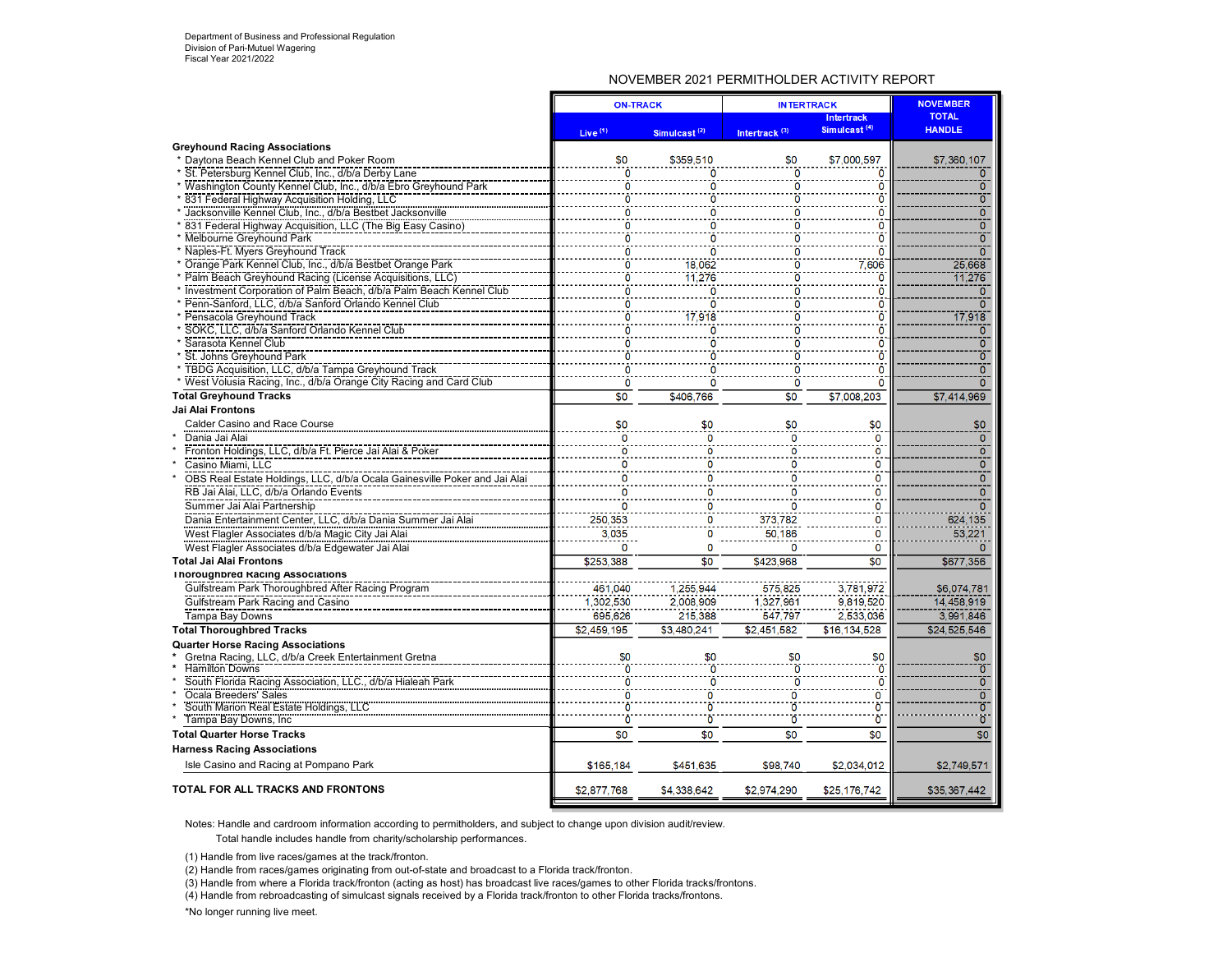# DECEMBER 2021 PERMITHOLDER ACTIVITY REPORT

| <b>TOTAL</b><br><b>Intertrack</b><br>Simulcast <sup>(4)</sup><br><b>HANDLE</b><br>Live <sup>(1)</sup><br>Intertrack <sup>(3)</sup><br>Simulcast <sup>(2)</sup><br><b>Greyhound Racing Associations</b><br>\$0<br>* Daytona Beach Kennel Club and Poker Room<br>\$389,731<br>\$0<br>\$8,138,329<br>\$8,528,060<br>ö<br>* St. Petersburg Kennel Club, Inc., d/b/a Derby Lane<br>$\Omega$<br>$\Omega$<br>٥<br>ö<br>Washington County Kennel Club, Inc., d/b/a Ebro Greyhound Park<br>0<br>$\mathbf{0}$<br>$\overline{0}$<br>831 Federal Highway Acquisition Holding, LLC<br>O<br>O<br>Jacksonville Kennel Club, Inc., d/b/a Bestbet Jacksonville<br>ō<br>0<br>٥<br>Ō<br>* 831 Federal Highway Acquisition, LLC (The Big Easy Casino)<br>$\mathbf{0}$<br>O<br>O<br>$\overline{0}$<br>Melbourne Greyhound Park<br>0<br>Naples-Ft. Myers Greyhound Track<br>ō<br>0<br>0<br>0<br>Orange Park Kennel Club, Inc., d/b/a Bestbet Orange Park<br>14,343<br>8,200<br>22,543<br>0<br>O<br>7,114<br>* Palm Beach Greyhound Racing (License Acquisitions, LLC)<br>$\overline{0}$<br>7.114<br>0<br>* Investment Corporation of Palm Beach, d/b/a Palm Beach Kennel Club<br>0<br>$\Omega$<br>0<br>0<br>$\overline{0}$<br>Penn-Sanford, LLC, d/b/a Sanford Orlando Kennel Club<br>ö<br>Pensacola Greyhound Track<br>16,966<br>o<br>16,966<br>0<br>SOKC, LLC, d/b/a Sanford Orlando Kennel Club<br>$\mathbf{0}$<br>0<br>0<br>0<br>* Sarasota Kennel Club<br>$\overline{0}$<br>o<br>n<br>St. Johns Greyhound Park<br>ō<br>0<br>0<br>ö<br>$\overline{0}$<br>* TBDG Acquisition, LLC, d/b/a Tampa Greyhound Track<br>* West Volusia Racing, Inc., d/b/a Orange City Racing and Card Club<br>$\overline{0}$<br>$\Omega$<br>n<br>$\Omega$<br>$\overline{\$0}$<br><b>Total Greyhound Tracks</b><br>\$0<br>\$8,146,529<br>\$428,154<br>\$8,574,683<br>Jai Alai Frontons<br>\$0<br>\$0<br>\$0<br>\$0<br><b>Calder Casino and Race Course</b><br>\$0<br>$\Omega$<br>* Dania Jai Alai<br>$\Omega$<br>0<br>$\mathbf{0}$<br>o<br>ō<br>* Fronton Holdings, LLC, d/b/a Ft. Pierce Jai Alai & Poker<br>о<br>o<br>Ω<br>Ω<br>* Casino Miami, LLC<br>$\mathbf{0}$<br>0<br>O<br>0<br>O<br>$\overline{0}$<br>$\overline{0}$<br>$\overline{0}$<br>O<br>$\mathbf 0$<br>* OBS Real Estate Holdings, LLC, d/b/a Ocala Gainesville Poker and Jai Alai<br>$\overline{0}$<br>ō<br>$\mathbf{0}$<br>RB Jai Alai, LLC, d/b/a Orlando Events<br>$\Omega$<br>$\overline{0}$<br>Summer Jai Alai Partnership<br>0<br>0<br>Dania Entertainment Center, LLC, d/b/a Dania Summer Jai Alai<br>0<br>0<br>0<br>0<br>West Flagler Associates d/b/a Magic City Jai Alai<br>0<br>0<br>Ω<br>0<br>West Flagler Associates d/b/a Edgewater Jai Alai<br>0<br>0<br>0<br>$\mathbf{0}$<br>0<br>$\overline{50}$<br>\$0<br>\$0<br>\$0<br>\$0<br><b>Total Jai Alai Frontons</b><br><b>Thoroughbred Racing Associations</b><br>Gulfstream Park Thoroughbred After Racing Program<br>\$0<br>Gulfstream Park Racing and Casino<br>4,066,839<br>1,999,352<br>4,522,634<br>8,735,965<br>19,324.790<br>7.689.552<br>Tampa Bay Downs<br>2.535.663<br>237,664<br>2.599.334<br>2.316.892<br><b>Total Thoroughbred Tracks</b><br>\$6,602,502<br>\$2.237.016<br>\$7.121.967<br>\$11,052,857<br>\$27.014.342<br><b>Quarter Horse Racing Associations</b><br>* Gretna Racing, LLC, d/b/a Creek Entertainment Gretna<br>\$0<br>\$0<br>* Hamilton Downs<br>$\overline{0}$<br>* South Florida Racing Association, LLC., d/b/a Hialeah Park<br>Ŏ<br>$\overline{0}$<br>$\overline{0}$<br>* Ocala Breeders' Sales<br>0<br>n<br>Ω<br>* South Marion Real Estate Holdings, LLC<br>0<br>0<br>0<br>0<br>0<br>ö<br>ö<br>* Tampa Bay Downs, Inc.<br>ö<br>0<br>$\mathbf{0}$<br><b>Total Quarter Horse Tracks</b><br>\$0<br>\$0<br>\$0<br>\$0<br>\$0<br><b>Harness Racing Associations</b><br>Isle Casino and Racing at Pompano Park<br>\$301,065<br>\$534,888<br>\$202,355<br>\$2,169,654<br>\$3,207,962<br><b>TOTAL FOR ALL TRACKS AND FRONTONS</b><br>\$6,903,567<br>\$3,200,057<br>\$7,324,323<br>\$21,369,040<br>\$38,796,986 |  | <b>ON-TRACK</b> |  | <b>INTERTRACK</b> |  |  |
|---------------------------------------------------------------------------------------------------------------------------------------------------------------------------------------------------------------------------------------------------------------------------------------------------------------------------------------------------------------------------------------------------------------------------------------------------------------------------------------------------------------------------------------------------------------------------------------------------------------------------------------------------------------------------------------------------------------------------------------------------------------------------------------------------------------------------------------------------------------------------------------------------------------------------------------------------------------------------------------------------------------------------------------------------------------------------------------------------------------------------------------------------------------------------------------------------------------------------------------------------------------------------------------------------------------------------------------------------------------------------------------------------------------------------------------------------------------------------------------------------------------------------------------------------------------------------------------------------------------------------------------------------------------------------------------------------------------------------------------------------------------------------------------------------------------------------------------------------------------------------------------------------------------------------------------------------------------------------------------------------------------------------------------------------------------------------------------------------------------------------------------------------------------------------------------------------------------------------------------------------------------------------------------------------------------------------------------------------------------------------------------------------------------------------------------------------------------------------------------------------------------------------------------------------------------------------------------------------------------------------------------------------------------------------------------------------------------------------------------------------------------------------------------------------------------------------------------------------------------------------------------------------------------------------------------------------------------------------------------------------------------------------------------------------------------------------------------------------------------------------------------------------------------------------------------------------------------------------------------------------------------------------------------------------------------------------------------------------------------------------------------------------------------------------------------------------------------------------------------------------------------------------------------------------------------------------------------------------------------------------------------------------------------------------------------------------------------------------------------------------------------------------------------------------------------------------------------------------------------------------------------------------------------------------------------------------------------------------------------------------------------------------------|--|-----------------|--|-------------------|--|--|
|                                                                                                                                                                                                                                                                                                                                                                                                                                                                                                                                                                                                                                                                                                                                                                                                                                                                                                                                                                                                                                                                                                                                                                                                                                                                                                                                                                                                                                                                                                                                                                                                                                                                                                                                                                                                                                                                                                                                                                                                                                                                                                                                                                                                                                                                                                                                                                                                                                                                                                                                                                                                                                                                                                                                                                                                                                                                                                                                                                                                                                                                                                                                                                                                                                                                                                                                                                                                                                                                                                                                                                                                                                                                                                                                                                                                                                                                                                                                                                                                                                 |  |                 |  |                   |  |  |
|                                                                                                                                                                                                                                                                                                                                                                                                                                                                                                                                                                                                                                                                                                                                                                                                                                                                                                                                                                                                                                                                                                                                                                                                                                                                                                                                                                                                                                                                                                                                                                                                                                                                                                                                                                                                                                                                                                                                                                                                                                                                                                                                                                                                                                                                                                                                                                                                                                                                                                                                                                                                                                                                                                                                                                                                                                                                                                                                                                                                                                                                                                                                                                                                                                                                                                                                                                                                                                                                                                                                                                                                                                                                                                                                                                                                                                                                                                                                                                                                                                 |  |                 |  |                   |  |  |
|                                                                                                                                                                                                                                                                                                                                                                                                                                                                                                                                                                                                                                                                                                                                                                                                                                                                                                                                                                                                                                                                                                                                                                                                                                                                                                                                                                                                                                                                                                                                                                                                                                                                                                                                                                                                                                                                                                                                                                                                                                                                                                                                                                                                                                                                                                                                                                                                                                                                                                                                                                                                                                                                                                                                                                                                                                                                                                                                                                                                                                                                                                                                                                                                                                                                                                                                                                                                                                                                                                                                                                                                                                                                                                                                                                                                                                                                                                                                                                                                                                 |  |                 |  |                   |  |  |
|                                                                                                                                                                                                                                                                                                                                                                                                                                                                                                                                                                                                                                                                                                                                                                                                                                                                                                                                                                                                                                                                                                                                                                                                                                                                                                                                                                                                                                                                                                                                                                                                                                                                                                                                                                                                                                                                                                                                                                                                                                                                                                                                                                                                                                                                                                                                                                                                                                                                                                                                                                                                                                                                                                                                                                                                                                                                                                                                                                                                                                                                                                                                                                                                                                                                                                                                                                                                                                                                                                                                                                                                                                                                                                                                                                                                                                                                                                                                                                                                                                 |  |                 |  |                   |  |  |
|                                                                                                                                                                                                                                                                                                                                                                                                                                                                                                                                                                                                                                                                                                                                                                                                                                                                                                                                                                                                                                                                                                                                                                                                                                                                                                                                                                                                                                                                                                                                                                                                                                                                                                                                                                                                                                                                                                                                                                                                                                                                                                                                                                                                                                                                                                                                                                                                                                                                                                                                                                                                                                                                                                                                                                                                                                                                                                                                                                                                                                                                                                                                                                                                                                                                                                                                                                                                                                                                                                                                                                                                                                                                                                                                                                                                                                                                                                                                                                                                                                 |  |                 |  |                   |  |  |
|                                                                                                                                                                                                                                                                                                                                                                                                                                                                                                                                                                                                                                                                                                                                                                                                                                                                                                                                                                                                                                                                                                                                                                                                                                                                                                                                                                                                                                                                                                                                                                                                                                                                                                                                                                                                                                                                                                                                                                                                                                                                                                                                                                                                                                                                                                                                                                                                                                                                                                                                                                                                                                                                                                                                                                                                                                                                                                                                                                                                                                                                                                                                                                                                                                                                                                                                                                                                                                                                                                                                                                                                                                                                                                                                                                                                                                                                                                                                                                                                                                 |  |                 |  |                   |  |  |
|                                                                                                                                                                                                                                                                                                                                                                                                                                                                                                                                                                                                                                                                                                                                                                                                                                                                                                                                                                                                                                                                                                                                                                                                                                                                                                                                                                                                                                                                                                                                                                                                                                                                                                                                                                                                                                                                                                                                                                                                                                                                                                                                                                                                                                                                                                                                                                                                                                                                                                                                                                                                                                                                                                                                                                                                                                                                                                                                                                                                                                                                                                                                                                                                                                                                                                                                                                                                                                                                                                                                                                                                                                                                                                                                                                                                                                                                                                                                                                                                                                 |  |                 |  |                   |  |  |
|                                                                                                                                                                                                                                                                                                                                                                                                                                                                                                                                                                                                                                                                                                                                                                                                                                                                                                                                                                                                                                                                                                                                                                                                                                                                                                                                                                                                                                                                                                                                                                                                                                                                                                                                                                                                                                                                                                                                                                                                                                                                                                                                                                                                                                                                                                                                                                                                                                                                                                                                                                                                                                                                                                                                                                                                                                                                                                                                                                                                                                                                                                                                                                                                                                                                                                                                                                                                                                                                                                                                                                                                                                                                                                                                                                                                                                                                                                                                                                                                                                 |  |                 |  |                   |  |  |
|                                                                                                                                                                                                                                                                                                                                                                                                                                                                                                                                                                                                                                                                                                                                                                                                                                                                                                                                                                                                                                                                                                                                                                                                                                                                                                                                                                                                                                                                                                                                                                                                                                                                                                                                                                                                                                                                                                                                                                                                                                                                                                                                                                                                                                                                                                                                                                                                                                                                                                                                                                                                                                                                                                                                                                                                                                                                                                                                                                                                                                                                                                                                                                                                                                                                                                                                                                                                                                                                                                                                                                                                                                                                                                                                                                                                                                                                                                                                                                                                                                 |  |                 |  |                   |  |  |
|                                                                                                                                                                                                                                                                                                                                                                                                                                                                                                                                                                                                                                                                                                                                                                                                                                                                                                                                                                                                                                                                                                                                                                                                                                                                                                                                                                                                                                                                                                                                                                                                                                                                                                                                                                                                                                                                                                                                                                                                                                                                                                                                                                                                                                                                                                                                                                                                                                                                                                                                                                                                                                                                                                                                                                                                                                                                                                                                                                                                                                                                                                                                                                                                                                                                                                                                                                                                                                                                                                                                                                                                                                                                                                                                                                                                                                                                                                                                                                                                                                 |  |                 |  |                   |  |  |
|                                                                                                                                                                                                                                                                                                                                                                                                                                                                                                                                                                                                                                                                                                                                                                                                                                                                                                                                                                                                                                                                                                                                                                                                                                                                                                                                                                                                                                                                                                                                                                                                                                                                                                                                                                                                                                                                                                                                                                                                                                                                                                                                                                                                                                                                                                                                                                                                                                                                                                                                                                                                                                                                                                                                                                                                                                                                                                                                                                                                                                                                                                                                                                                                                                                                                                                                                                                                                                                                                                                                                                                                                                                                                                                                                                                                                                                                                                                                                                                                                                 |  |                 |  |                   |  |  |
|                                                                                                                                                                                                                                                                                                                                                                                                                                                                                                                                                                                                                                                                                                                                                                                                                                                                                                                                                                                                                                                                                                                                                                                                                                                                                                                                                                                                                                                                                                                                                                                                                                                                                                                                                                                                                                                                                                                                                                                                                                                                                                                                                                                                                                                                                                                                                                                                                                                                                                                                                                                                                                                                                                                                                                                                                                                                                                                                                                                                                                                                                                                                                                                                                                                                                                                                                                                                                                                                                                                                                                                                                                                                                                                                                                                                                                                                                                                                                                                                                                 |  |                 |  |                   |  |  |
|                                                                                                                                                                                                                                                                                                                                                                                                                                                                                                                                                                                                                                                                                                                                                                                                                                                                                                                                                                                                                                                                                                                                                                                                                                                                                                                                                                                                                                                                                                                                                                                                                                                                                                                                                                                                                                                                                                                                                                                                                                                                                                                                                                                                                                                                                                                                                                                                                                                                                                                                                                                                                                                                                                                                                                                                                                                                                                                                                                                                                                                                                                                                                                                                                                                                                                                                                                                                                                                                                                                                                                                                                                                                                                                                                                                                                                                                                                                                                                                                                                 |  |                 |  |                   |  |  |
|                                                                                                                                                                                                                                                                                                                                                                                                                                                                                                                                                                                                                                                                                                                                                                                                                                                                                                                                                                                                                                                                                                                                                                                                                                                                                                                                                                                                                                                                                                                                                                                                                                                                                                                                                                                                                                                                                                                                                                                                                                                                                                                                                                                                                                                                                                                                                                                                                                                                                                                                                                                                                                                                                                                                                                                                                                                                                                                                                                                                                                                                                                                                                                                                                                                                                                                                                                                                                                                                                                                                                                                                                                                                                                                                                                                                                                                                                                                                                                                                                                 |  |                 |  |                   |  |  |
|                                                                                                                                                                                                                                                                                                                                                                                                                                                                                                                                                                                                                                                                                                                                                                                                                                                                                                                                                                                                                                                                                                                                                                                                                                                                                                                                                                                                                                                                                                                                                                                                                                                                                                                                                                                                                                                                                                                                                                                                                                                                                                                                                                                                                                                                                                                                                                                                                                                                                                                                                                                                                                                                                                                                                                                                                                                                                                                                                                                                                                                                                                                                                                                                                                                                                                                                                                                                                                                                                                                                                                                                                                                                                                                                                                                                                                                                                                                                                                                                                                 |  |                 |  |                   |  |  |
|                                                                                                                                                                                                                                                                                                                                                                                                                                                                                                                                                                                                                                                                                                                                                                                                                                                                                                                                                                                                                                                                                                                                                                                                                                                                                                                                                                                                                                                                                                                                                                                                                                                                                                                                                                                                                                                                                                                                                                                                                                                                                                                                                                                                                                                                                                                                                                                                                                                                                                                                                                                                                                                                                                                                                                                                                                                                                                                                                                                                                                                                                                                                                                                                                                                                                                                                                                                                                                                                                                                                                                                                                                                                                                                                                                                                                                                                                                                                                                                                                                 |  |                 |  |                   |  |  |
|                                                                                                                                                                                                                                                                                                                                                                                                                                                                                                                                                                                                                                                                                                                                                                                                                                                                                                                                                                                                                                                                                                                                                                                                                                                                                                                                                                                                                                                                                                                                                                                                                                                                                                                                                                                                                                                                                                                                                                                                                                                                                                                                                                                                                                                                                                                                                                                                                                                                                                                                                                                                                                                                                                                                                                                                                                                                                                                                                                                                                                                                                                                                                                                                                                                                                                                                                                                                                                                                                                                                                                                                                                                                                                                                                                                                                                                                                                                                                                                                                                 |  |                 |  |                   |  |  |
|                                                                                                                                                                                                                                                                                                                                                                                                                                                                                                                                                                                                                                                                                                                                                                                                                                                                                                                                                                                                                                                                                                                                                                                                                                                                                                                                                                                                                                                                                                                                                                                                                                                                                                                                                                                                                                                                                                                                                                                                                                                                                                                                                                                                                                                                                                                                                                                                                                                                                                                                                                                                                                                                                                                                                                                                                                                                                                                                                                                                                                                                                                                                                                                                                                                                                                                                                                                                                                                                                                                                                                                                                                                                                                                                                                                                                                                                                                                                                                                                                                 |  |                 |  |                   |  |  |
|                                                                                                                                                                                                                                                                                                                                                                                                                                                                                                                                                                                                                                                                                                                                                                                                                                                                                                                                                                                                                                                                                                                                                                                                                                                                                                                                                                                                                                                                                                                                                                                                                                                                                                                                                                                                                                                                                                                                                                                                                                                                                                                                                                                                                                                                                                                                                                                                                                                                                                                                                                                                                                                                                                                                                                                                                                                                                                                                                                                                                                                                                                                                                                                                                                                                                                                                                                                                                                                                                                                                                                                                                                                                                                                                                                                                                                                                                                                                                                                                                                 |  |                 |  |                   |  |  |
|                                                                                                                                                                                                                                                                                                                                                                                                                                                                                                                                                                                                                                                                                                                                                                                                                                                                                                                                                                                                                                                                                                                                                                                                                                                                                                                                                                                                                                                                                                                                                                                                                                                                                                                                                                                                                                                                                                                                                                                                                                                                                                                                                                                                                                                                                                                                                                                                                                                                                                                                                                                                                                                                                                                                                                                                                                                                                                                                                                                                                                                                                                                                                                                                                                                                                                                                                                                                                                                                                                                                                                                                                                                                                                                                                                                                                                                                                                                                                                                                                                 |  |                 |  |                   |  |  |
|                                                                                                                                                                                                                                                                                                                                                                                                                                                                                                                                                                                                                                                                                                                                                                                                                                                                                                                                                                                                                                                                                                                                                                                                                                                                                                                                                                                                                                                                                                                                                                                                                                                                                                                                                                                                                                                                                                                                                                                                                                                                                                                                                                                                                                                                                                                                                                                                                                                                                                                                                                                                                                                                                                                                                                                                                                                                                                                                                                                                                                                                                                                                                                                                                                                                                                                                                                                                                                                                                                                                                                                                                                                                                                                                                                                                                                                                                                                                                                                                                                 |  |                 |  |                   |  |  |
|                                                                                                                                                                                                                                                                                                                                                                                                                                                                                                                                                                                                                                                                                                                                                                                                                                                                                                                                                                                                                                                                                                                                                                                                                                                                                                                                                                                                                                                                                                                                                                                                                                                                                                                                                                                                                                                                                                                                                                                                                                                                                                                                                                                                                                                                                                                                                                                                                                                                                                                                                                                                                                                                                                                                                                                                                                                                                                                                                                                                                                                                                                                                                                                                                                                                                                                                                                                                                                                                                                                                                                                                                                                                                                                                                                                                                                                                                                                                                                                                                                 |  |                 |  |                   |  |  |
|                                                                                                                                                                                                                                                                                                                                                                                                                                                                                                                                                                                                                                                                                                                                                                                                                                                                                                                                                                                                                                                                                                                                                                                                                                                                                                                                                                                                                                                                                                                                                                                                                                                                                                                                                                                                                                                                                                                                                                                                                                                                                                                                                                                                                                                                                                                                                                                                                                                                                                                                                                                                                                                                                                                                                                                                                                                                                                                                                                                                                                                                                                                                                                                                                                                                                                                                                                                                                                                                                                                                                                                                                                                                                                                                                                                                                                                                                                                                                                                                                                 |  |                 |  |                   |  |  |
|                                                                                                                                                                                                                                                                                                                                                                                                                                                                                                                                                                                                                                                                                                                                                                                                                                                                                                                                                                                                                                                                                                                                                                                                                                                                                                                                                                                                                                                                                                                                                                                                                                                                                                                                                                                                                                                                                                                                                                                                                                                                                                                                                                                                                                                                                                                                                                                                                                                                                                                                                                                                                                                                                                                                                                                                                                                                                                                                                                                                                                                                                                                                                                                                                                                                                                                                                                                                                                                                                                                                                                                                                                                                                                                                                                                                                                                                                                                                                                                                                                 |  |                 |  |                   |  |  |
|                                                                                                                                                                                                                                                                                                                                                                                                                                                                                                                                                                                                                                                                                                                                                                                                                                                                                                                                                                                                                                                                                                                                                                                                                                                                                                                                                                                                                                                                                                                                                                                                                                                                                                                                                                                                                                                                                                                                                                                                                                                                                                                                                                                                                                                                                                                                                                                                                                                                                                                                                                                                                                                                                                                                                                                                                                                                                                                                                                                                                                                                                                                                                                                                                                                                                                                                                                                                                                                                                                                                                                                                                                                                                                                                                                                                                                                                                                                                                                                                                                 |  |                 |  |                   |  |  |
|                                                                                                                                                                                                                                                                                                                                                                                                                                                                                                                                                                                                                                                                                                                                                                                                                                                                                                                                                                                                                                                                                                                                                                                                                                                                                                                                                                                                                                                                                                                                                                                                                                                                                                                                                                                                                                                                                                                                                                                                                                                                                                                                                                                                                                                                                                                                                                                                                                                                                                                                                                                                                                                                                                                                                                                                                                                                                                                                                                                                                                                                                                                                                                                                                                                                                                                                                                                                                                                                                                                                                                                                                                                                                                                                                                                                                                                                                                                                                                                                                                 |  |                 |  |                   |  |  |
|                                                                                                                                                                                                                                                                                                                                                                                                                                                                                                                                                                                                                                                                                                                                                                                                                                                                                                                                                                                                                                                                                                                                                                                                                                                                                                                                                                                                                                                                                                                                                                                                                                                                                                                                                                                                                                                                                                                                                                                                                                                                                                                                                                                                                                                                                                                                                                                                                                                                                                                                                                                                                                                                                                                                                                                                                                                                                                                                                                                                                                                                                                                                                                                                                                                                                                                                                                                                                                                                                                                                                                                                                                                                                                                                                                                                                                                                                                                                                                                                                                 |  |                 |  |                   |  |  |
|                                                                                                                                                                                                                                                                                                                                                                                                                                                                                                                                                                                                                                                                                                                                                                                                                                                                                                                                                                                                                                                                                                                                                                                                                                                                                                                                                                                                                                                                                                                                                                                                                                                                                                                                                                                                                                                                                                                                                                                                                                                                                                                                                                                                                                                                                                                                                                                                                                                                                                                                                                                                                                                                                                                                                                                                                                                                                                                                                                                                                                                                                                                                                                                                                                                                                                                                                                                                                                                                                                                                                                                                                                                                                                                                                                                                                                                                                                                                                                                                                                 |  |                 |  |                   |  |  |
|                                                                                                                                                                                                                                                                                                                                                                                                                                                                                                                                                                                                                                                                                                                                                                                                                                                                                                                                                                                                                                                                                                                                                                                                                                                                                                                                                                                                                                                                                                                                                                                                                                                                                                                                                                                                                                                                                                                                                                                                                                                                                                                                                                                                                                                                                                                                                                                                                                                                                                                                                                                                                                                                                                                                                                                                                                                                                                                                                                                                                                                                                                                                                                                                                                                                                                                                                                                                                                                                                                                                                                                                                                                                                                                                                                                                                                                                                                                                                                                                                                 |  |                 |  |                   |  |  |
|                                                                                                                                                                                                                                                                                                                                                                                                                                                                                                                                                                                                                                                                                                                                                                                                                                                                                                                                                                                                                                                                                                                                                                                                                                                                                                                                                                                                                                                                                                                                                                                                                                                                                                                                                                                                                                                                                                                                                                                                                                                                                                                                                                                                                                                                                                                                                                                                                                                                                                                                                                                                                                                                                                                                                                                                                                                                                                                                                                                                                                                                                                                                                                                                                                                                                                                                                                                                                                                                                                                                                                                                                                                                                                                                                                                                                                                                                                                                                                                                                                 |  |                 |  |                   |  |  |
|                                                                                                                                                                                                                                                                                                                                                                                                                                                                                                                                                                                                                                                                                                                                                                                                                                                                                                                                                                                                                                                                                                                                                                                                                                                                                                                                                                                                                                                                                                                                                                                                                                                                                                                                                                                                                                                                                                                                                                                                                                                                                                                                                                                                                                                                                                                                                                                                                                                                                                                                                                                                                                                                                                                                                                                                                                                                                                                                                                                                                                                                                                                                                                                                                                                                                                                                                                                                                                                                                                                                                                                                                                                                                                                                                                                                                                                                                                                                                                                                                                 |  |                 |  |                   |  |  |
|                                                                                                                                                                                                                                                                                                                                                                                                                                                                                                                                                                                                                                                                                                                                                                                                                                                                                                                                                                                                                                                                                                                                                                                                                                                                                                                                                                                                                                                                                                                                                                                                                                                                                                                                                                                                                                                                                                                                                                                                                                                                                                                                                                                                                                                                                                                                                                                                                                                                                                                                                                                                                                                                                                                                                                                                                                                                                                                                                                                                                                                                                                                                                                                                                                                                                                                                                                                                                                                                                                                                                                                                                                                                                                                                                                                                                                                                                                                                                                                                                                 |  |                 |  |                   |  |  |
|                                                                                                                                                                                                                                                                                                                                                                                                                                                                                                                                                                                                                                                                                                                                                                                                                                                                                                                                                                                                                                                                                                                                                                                                                                                                                                                                                                                                                                                                                                                                                                                                                                                                                                                                                                                                                                                                                                                                                                                                                                                                                                                                                                                                                                                                                                                                                                                                                                                                                                                                                                                                                                                                                                                                                                                                                                                                                                                                                                                                                                                                                                                                                                                                                                                                                                                                                                                                                                                                                                                                                                                                                                                                                                                                                                                                                                                                                                                                                                                                                                 |  |                 |  |                   |  |  |
|                                                                                                                                                                                                                                                                                                                                                                                                                                                                                                                                                                                                                                                                                                                                                                                                                                                                                                                                                                                                                                                                                                                                                                                                                                                                                                                                                                                                                                                                                                                                                                                                                                                                                                                                                                                                                                                                                                                                                                                                                                                                                                                                                                                                                                                                                                                                                                                                                                                                                                                                                                                                                                                                                                                                                                                                                                                                                                                                                                                                                                                                                                                                                                                                                                                                                                                                                                                                                                                                                                                                                                                                                                                                                                                                                                                                                                                                                                                                                                                                                                 |  |                 |  |                   |  |  |
|                                                                                                                                                                                                                                                                                                                                                                                                                                                                                                                                                                                                                                                                                                                                                                                                                                                                                                                                                                                                                                                                                                                                                                                                                                                                                                                                                                                                                                                                                                                                                                                                                                                                                                                                                                                                                                                                                                                                                                                                                                                                                                                                                                                                                                                                                                                                                                                                                                                                                                                                                                                                                                                                                                                                                                                                                                                                                                                                                                                                                                                                                                                                                                                                                                                                                                                                                                                                                                                                                                                                                                                                                                                                                                                                                                                                                                                                                                                                                                                                                                 |  |                 |  |                   |  |  |
|                                                                                                                                                                                                                                                                                                                                                                                                                                                                                                                                                                                                                                                                                                                                                                                                                                                                                                                                                                                                                                                                                                                                                                                                                                                                                                                                                                                                                                                                                                                                                                                                                                                                                                                                                                                                                                                                                                                                                                                                                                                                                                                                                                                                                                                                                                                                                                                                                                                                                                                                                                                                                                                                                                                                                                                                                                                                                                                                                                                                                                                                                                                                                                                                                                                                                                                                                                                                                                                                                                                                                                                                                                                                                                                                                                                                                                                                                                                                                                                                                                 |  |                 |  |                   |  |  |
|                                                                                                                                                                                                                                                                                                                                                                                                                                                                                                                                                                                                                                                                                                                                                                                                                                                                                                                                                                                                                                                                                                                                                                                                                                                                                                                                                                                                                                                                                                                                                                                                                                                                                                                                                                                                                                                                                                                                                                                                                                                                                                                                                                                                                                                                                                                                                                                                                                                                                                                                                                                                                                                                                                                                                                                                                                                                                                                                                                                                                                                                                                                                                                                                                                                                                                                                                                                                                                                                                                                                                                                                                                                                                                                                                                                                                                                                                                                                                                                                                                 |  |                 |  |                   |  |  |
|                                                                                                                                                                                                                                                                                                                                                                                                                                                                                                                                                                                                                                                                                                                                                                                                                                                                                                                                                                                                                                                                                                                                                                                                                                                                                                                                                                                                                                                                                                                                                                                                                                                                                                                                                                                                                                                                                                                                                                                                                                                                                                                                                                                                                                                                                                                                                                                                                                                                                                                                                                                                                                                                                                                                                                                                                                                                                                                                                                                                                                                                                                                                                                                                                                                                                                                                                                                                                                                                                                                                                                                                                                                                                                                                                                                                                                                                                                                                                                                                                                 |  |                 |  |                   |  |  |
|                                                                                                                                                                                                                                                                                                                                                                                                                                                                                                                                                                                                                                                                                                                                                                                                                                                                                                                                                                                                                                                                                                                                                                                                                                                                                                                                                                                                                                                                                                                                                                                                                                                                                                                                                                                                                                                                                                                                                                                                                                                                                                                                                                                                                                                                                                                                                                                                                                                                                                                                                                                                                                                                                                                                                                                                                                                                                                                                                                                                                                                                                                                                                                                                                                                                                                                                                                                                                                                                                                                                                                                                                                                                                                                                                                                                                                                                                                                                                                                                                                 |  |                 |  |                   |  |  |
|                                                                                                                                                                                                                                                                                                                                                                                                                                                                                                                                                                                                                                                                                                                                                                                                                                                                                                                                                                                                                                                                                                                                                                                                                                                                                                                                                                                                                                                                                                                                                                                                                                                                                                                                                                                                                                                                                                                                                                                                                                                                                                                                                                                                                                                                                                                                                                                                                                                                                                                                                                                                                                                                                                                                                                                                                                                                                                                                                                                                                                                                                                                                                                                                                                                                                                                                                                                                                                                                                                                                                                                                                                                                                                                                                                                                                                                                                                                                                                                                                                 |  |                 |  |                   |  |  |
|                                                                                                                                                                                                                                                                                                                                                                                                                                                                                                                                                                                                                                                                                                                                                                                                                                                                                                                                                                                                                                                                                                                                                                                                                                                                                                                                                                                                                                                                                                                                                                                                                                                                                                                                                                                                                                                                                                                                                                                                                                                                                                                                                                                                                                                                                                                                                                                                                                                                                                                                                                                                                                                                                                                                                                                                                                                                                                                                                                                                                                                                                                                                                                                                                                                                                                                                                                                                                                                                                                                                                                                                                                                                                                                                                                                                                                                                                                                                                                                                                                 |  |                 |  |                   |  |  |
|                                                                                                                                                                                                                                                                                                                                                                                                                                                                                                                                                                                                                                                                                                                                                                                                                                                                                                                                                                                                                                                                                                                                                                                                                                                                                                                                                                                                                                                                                                                                                                                                                                                                                                                                                                                                                                                                                                                                                                                                                                                                                                                                                                                                                                                                                                                                                                                                                                                                                                                                                                                                                                                                                                                                                                                                                                                                                                                                                                                                                                                                                                                                                                                                                                                                                                                                                                                                                                                                                                                                                                                                                                                                                                                                                                                                                                                                                                                                                                                                                                 |  |                 |  |                   |  |  |
|                                                                                                                                                                                                                                                                                                                                                                                                                                                                                                                                                                                                                                                                                                                                                                                                                                                                                                                                                                                                                                                                                                                                                                                                                                                                                                                                                                                                                                                                                                                                                                                                                                                                                                                                                                                                                                                                                                                                                                                                                                                                                                                                                                                                                                                                                                                                                                                                                                                                                                                                                                                                                                                                                                                                                                                                                                                                                                                                                                                                                                                                                                                                                                                                                                                                                                                                                                                                                                                                                                                                                                                                                                                                                                                                                                                                                                                                                                                                                                                                                                 |  |                 |  |                   |  |  |
|                                                                                                                                                                                                                                                                                                                                                                                                                                                                                                                                                                                                                                                                                                                                                                                                                                                                                                                                                                                                                                                                                                                                                                                                                                                                                                                                                                                                                                                                                                                                                                                                                                                                                                                                                                                                                                                                                                                                                                                                                                                                                                                                                                                                                                                                                                                                                                                                                                                                                                                                                                                                                                                                                                                                                                                                                                                                                                                                                                                                                                                                                                                                                                                                                                                                                                                                                                                                                                                                                                                                                                                                                                                                                                                                                                                                                                                                                                                                                                                                                                 |  |                 |  |                   |  |  |
|                                                                                                                                                                                                                                                                                                                                                                                                                                                                                                                                                                                                                                                                                                                                                                                                                                                                                                                                                                                                                                                                                                                                                                                                                                                                                                                                                                                                                                                                                                                                                                                                                                                                                                                                                                                                                                                                                                                                                                                                                                                                                                                                                                                                                                                                                                                                                                                                                                                                                                                                                                                                                                                                                                                                                                                                                                                                                                                                                                                                                                                                                                                                                                                                                                                                                                                                                                                                                                                                                                                                                                                                                                                                                                                                                                                                                                                                                                                                                                                                                                 |  |                 |  |                   |  |  |
|                                                                                                                                                                                                                                                                                                                                                                                                                                                                                                                                                                                                                                                                                                                                                                                                                                                                                                                                                                                                                                                                                                                                                                                                                                                                                                                                                                                                                                                                                                                                                                                                                                                                                                                                                                                                                                                                                                                                                                                                                                                                                                                                                                                                                                                                                                                                                                                                                                                                                                                                                                                                                                                                                                                                                                                                                                                                                                                                                                                                                                                                                                                                                                                                                                                                                                                                                                                                                                                                                                                                                                                                                                                                                                                                                                                                                                                                                                                                                                                                                                 |  |                 |  |                   |  |  |
|                                                                                                                                                                                                                                                                                                                                                                                                                                                                                                                                                                                                                                                                                                                                                                                                                                                                                                                                                                                                                                                                                                                                                                                                                                                                                                                                                                                                                                                                                                                                                                                                                                                                                                                                                                                                                                                                                                                                                                                                                                                                                                                                                                                                                                                                                                                                                                                                                                                                                                                                                                                                                                                                                                                                                                                                                                                                                                                                                                                                                                                                                                                                                                                                                                                                                                                                                                                                                                                                                                                                                                                                                                                                                                                                                                                                                                                                                                                                                                                                                                 |  |                 |  |                   |  |  |
|                                                                                                                                                                                                                                                                                                                                                                                                                                                                                                                                                                                                                                                                                                                                                                                                                                                                                                                                                                                                                                                                                                                                                                                                                                                                                                                                                                                                                                                                                                                                                                                                                                                                                                                                                                                                                                                                                                                                                                                                                                                                                                                                                                                                                                                                                                                                                                                                                                                                                                                                                                                                                                                                                                                                                                                                                                                                                                                                                                                                                                                                                                                                                                                                                                                                                                                                                                                                                                                                                                                                                                                                                                                                                                                                                                                                                                                                                                                                                                                                                                 |  |                 |  |                   |  |  |
|                                                                                                                                                                                                                                                                                                                                                                                                                                                                                                                                                                                                                                                                                                                                                                                                                                                                                                                                                                                                                                                                                                                                                                                                                                                                                                                                                                                                                                                                                                                                                                                                                                                                                                                                                                                                                                                                                                                                                                                                                                                                                                                                                                                                                                                                                                                                                                                                                                                                                                                                                                                                                                                                                                                                                                                                                                                                                                                                                                                                                                                                                                                                                                                                                                                                                                                                                                                                                                                                                                                                                                                                                                                                                                                                                                                                                                                                                                                                                                                                                                 |  |                 |  |                   |  |  |
|                                                                                                                                                                                                                                                                                                                                                                                                                                                                                                                                                                                                                                                                                                                                                                                                                                                                                                                                                                                                                                                                                                                                                                                                                                                                                                                                                                                                                                                                                                                                                                                                                                                                                                                                                                                                                                                                                                                                                                                                                                                                                                                                                                                                                                                                                                                                                                                                                                                                                                                                                                                                                                                                                                                                                                                                                                                                                                                                                                                                                                                                                                                                                                                                                                                                                                                                                                                                                                                                                                                                                                                                                                                                                                                                                                                                                                                                                                                                                                                                                                 |  |                 |  |                   |  |  |

Notes: Handle and cardroom information according to permitholders, and subject to change upon division audit/review. Total handle includes handle from charity/scholarship performances.

(1) Handle from live races/games at the track/fronton.

(2) Handle from races/games originating from out-of-state and broadcast to a Florida track/fronton.

(3) Handle from where a Florida track/fronton (acting as host) has broadcast live races/games to other Florida tracks/frontons.

(4) Handle from rebroadcasting of simulcast signals received by a Florida track/fronton to other Florida tracks/frontons.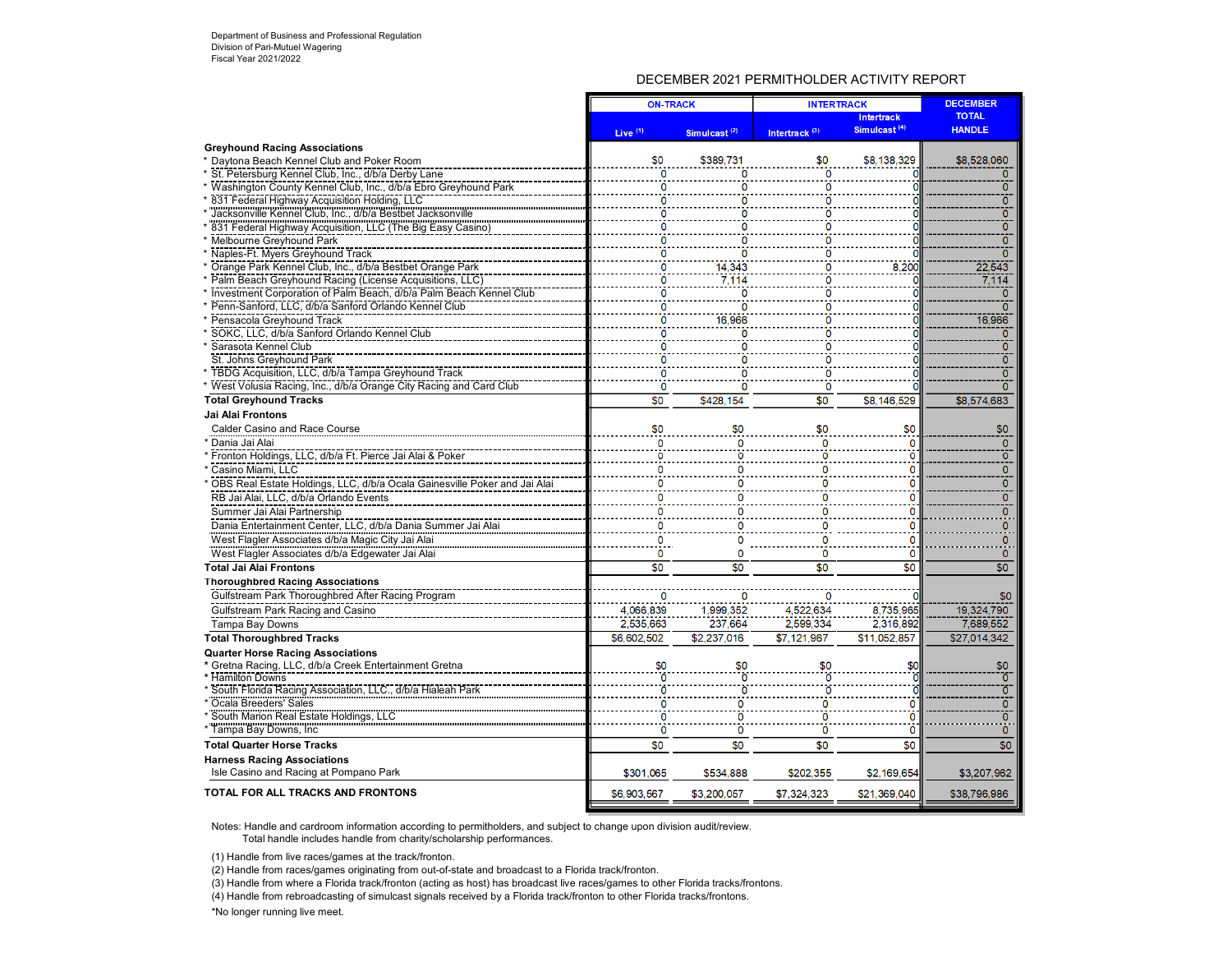## JANUARY 2022 PERMITHOLDER ACTIVITY REPORT

|                                                                             | <b>ON-TRACK</b>     |                 | <b>INTERTRACK</b>         | <b>JANUARY</b>                                |                               |
|-----------------------------------------------------------------------------|---------------------|-----------------|---------------------------|-----------------------------------------------|-------------------------------|
|                                                                             | Live <sup>(1)</sup> | Simulcast $(2)$ | Intertrack <sup>(3)</sup> | <b>Intertrack</b><br>Simulcast <sup>(4)</sup> | <b>TOTAL</b><br><b>HANDLE</b> |
| <b>Greyhound Racing Associations</b>                                        |                     |                 |                           |                                               |                               |
| * Daytona Beach Kennel Club and Poker Room                                  | \$0                 | \$374,936       | \$0                       | \$8,028,451                                   | \$8,403,388                   |
| * St. Petersburg Kennel Club, Inc., d/b/a Derby Lane                        |                     |                 |                           |                                               | $\Omega$                      |
| * Washington County Kennel Club, Inc., d/b/a Ebro Greyhound Park            | n                   | n               |                           | n                                             | $\overline{0}$                |
| * 831 Federal Highway Acquisition Holding, LLC                              | n                   | O               |                           | n                                             | $\Omega$                      |
| Jacksonville Kennel Club, Inc., d/b/a Bestbet Jacksonville                  | 0                   | 0               | n                         | 0                                             | $\overline{0}$                |
| <b>831 Federal Highway Acquisition, LLC (The Big Easy Casino)</b>           |                     |                 |                           | o                                             | $\overline{0}$                |
| * Melbourne Greyhound Park                                                  | n                   | n               |                           |                                               | $\overline{0}$                |
| * Naples-Ft. Myers Greyhound Track                                          | O                   | O               |                           | Ω                                             |                               |
| * Orange Park Kennel Club, Inc., d/b/a Bestbet Orange Park                  |                     | 22.209          |                           | 9.514                                         | 31.723                        |
| * Palm Beach Greyhound Racing (License Acquisitions, LLC)                   | O                   | 13,248          |                           |                                               | 13.248                        |
| * Investment Corporation of Palm Beach, d/b/a Palm Beach Kennel Club        | o                   | $\Omega$        |                           | n                                             | $\mathbf{0}$                  |
| * Penn-Sanford, LLC, d/b/a Sanford Orlando Kennel Club                      |                     | O               |                           | n                                             | $\overline{0}$                |
| Pensacola Greyhound Track                                                   |                     | 15,427          |                           | 0                                             | 15,427                        |
| SOKC, LLC, d/b/a Sanford Orlando Kennel Club                                |                     | O               |                           | O                                             | $\mathbf{0}$                  |
| Sarasota Kennel Club                                                        |                     | n               |                           | n                                             | $\overline{0}$                |
| * St. Johns Greyhound Park                                                  | 0                   | 0               | 0                         | 0                                             | ō                             |
| * TBDG Acquisition, LLC, d/b/a Tampa Greyhound Track                        | 0                   | O               | n                         | 0                                             | ō                             |
| * West Volusia Racing, Inc., d/b/a Orange City Racing and Card Club         | ö                   | ñ               | ö                         | ō                                             | $\overline{0}$                |
| <b>Total Greyhound Tracks</b>                                               | \$0                 | \$425.820       | \$0                       | \$8,037,965                                   | \$8,463,786                   |
| Jai Alai Frontons                                                           |                     |                 |                           |                                               |                               |
| <b>Calder Casino and Race Course</b>                                        | \$0                 | \$0             | \$0                       | \$0                                           | \$0                           |
| Dania Jai Alai                                                              | 0                   |                 | $\mathbf 0$               | $\ddot{\mathbf{0}}$                           | $\overline{0}$                |
| * Fronton Holdings, LLC, d/b/a Ft. Pierce Jai Alai & Poker                  |                     |                 | o                         | 0                                             | $\Omega$                      |
| * Casino Miami, LLC                                                         | O                   |                 | 0                         | 0                                             | $\overline{0}$                |
| * OBS Real Estate Holdings, LLC, d/b/a Ocala Gainesville Poker and Jai Alai |                     |                 | 0                         | 0                                             | $\mathbf{0}$                  |
| RB Jai Alai, LLC, d/b/a Orlando Events                                      | n                   |                 | 0                         | 0                                             | $\mathbf{O}$                  |
| Summer Jai Alai Partnership                                                 | 0                   |                 | 0                         | 0                                             | $\Omega$                      |
| Dania Entertainment Center, LLC, d/b/a Dania Summer Jai Alai                | 0                   | o               | 0                         | 0                                             | $\overline{0}$                |
| West Flagler Associates d/b/a Magic City Jai Alai                           | 0                   |                 | $\Omega$                  | $\Omega$                                      | $\Omega$                      |
| West Flagler Associates d/b/a Edgewater Jai Alai                            | 0                   | $\Omega$        | 0                         | 0                                             | $\mathbf{0}$                  |
| <b>Total Jai Alai Frontons</b>                                              | \$0                 | \$0             | \$0                       | \$0                                           | \$0                           |
| <b>Thoroughbred Racing Associations</b>                                     |                     |                 |                           |                                               |                               |
| Gulfstream Park Thoroughbred After Racing Program                           |                     |                 |                           |                                               | \$0                           |
| Gulfstream Park Racing and Casino                                           | 7.974.996           | 2,866,167       | 6,068,894                 | 9,730,053                                     | 26.640.109                    |
| Tampa Bay Downs                                                             | 2,967,019           | 118,782         | 3,480,312                 |                                               | 7,693,724                     |
| <b>Total Thoroughbred Tracks</b>                                            | \$10.942.015        | \$2.984.948     | \$9.549.206               | 1,127,612<br>\$10.857.664                     | \$34.333.833                  |
|                                                                             |                     |                 |                           |                                               |                               |
| <b>Quarter Horse Racing Associations</b>                                    |                     |                 |                           |                                               |                               |
| Gretna Racing, LLC, d/b/a Creek Entertainment Gretna<br>* Hamilton Downs    | \$0                 | \$0             | \$0                       | $\frac{$0}{0}$                                | \$0<br>$\overline{0}$         |
| * South Florida Racing Association, LLC., d/b/a Hialeah Park                |                     |                 |                           | $\ddot{\mathbf{0}}$                           | $\overline{0}$                |
|                                                                             |                     |                 | ö                         | $\ddot{\mathbf{0}}$                           | $\overline{0}$                |
| * Coala Breeders' Sales<br>* South Marion Real Estate Holdings, LLC         | n                   | O               | 0                         | $\ddot{\mathbf{0}}$                           | $\overline{0}$                |
| * Tampa Bay Downs, Inc                                                      |                     | n               | ō                         | $\ddot{\mathbf{0}}$                           | $\overline{0}$                |
| <b>Total Quarterhorse Tracks</b>                                            | \$0                 | \$0             | \$0                       | \$0                                           | \$0                           |
| <b>Harness Racing Associations</b>                                          |                     |                 |                           |                                               |                               |
| Isle Casino and Racing at Pompano Park                                      | \$300,746           | \$536,131       | \$251,302                 | \$2,073,416                                   | \$3,161,595                   |
|                                                                             |                     |                 |                           |                                               |                               |
| TOTAL FOR ALL TRACKS AND FRONTONS                                           | \$11,242,761        | \$3,946,900     | \$9,800,508               | \$20,969,046                                  | \$45,959,214                  |

Notes: Handle and cardroom information according to permitholders, and subject to change upon division audit/review. Total handle includes handle from charity/scholarship performances.

(1) Handle from live races/games at the track/fronton.

(2) Handle from races/games originating from out-of-state and broadcast to a Florida track/fronton.

(3) Handle from where a Florida track/fronton (acting as host) has broadcast live races/games to other Florida tracks/frontons.

(4) Handle from rebroadcasting of simulcast signals received by a Florida track/fronton to other Florida tracks/frontons.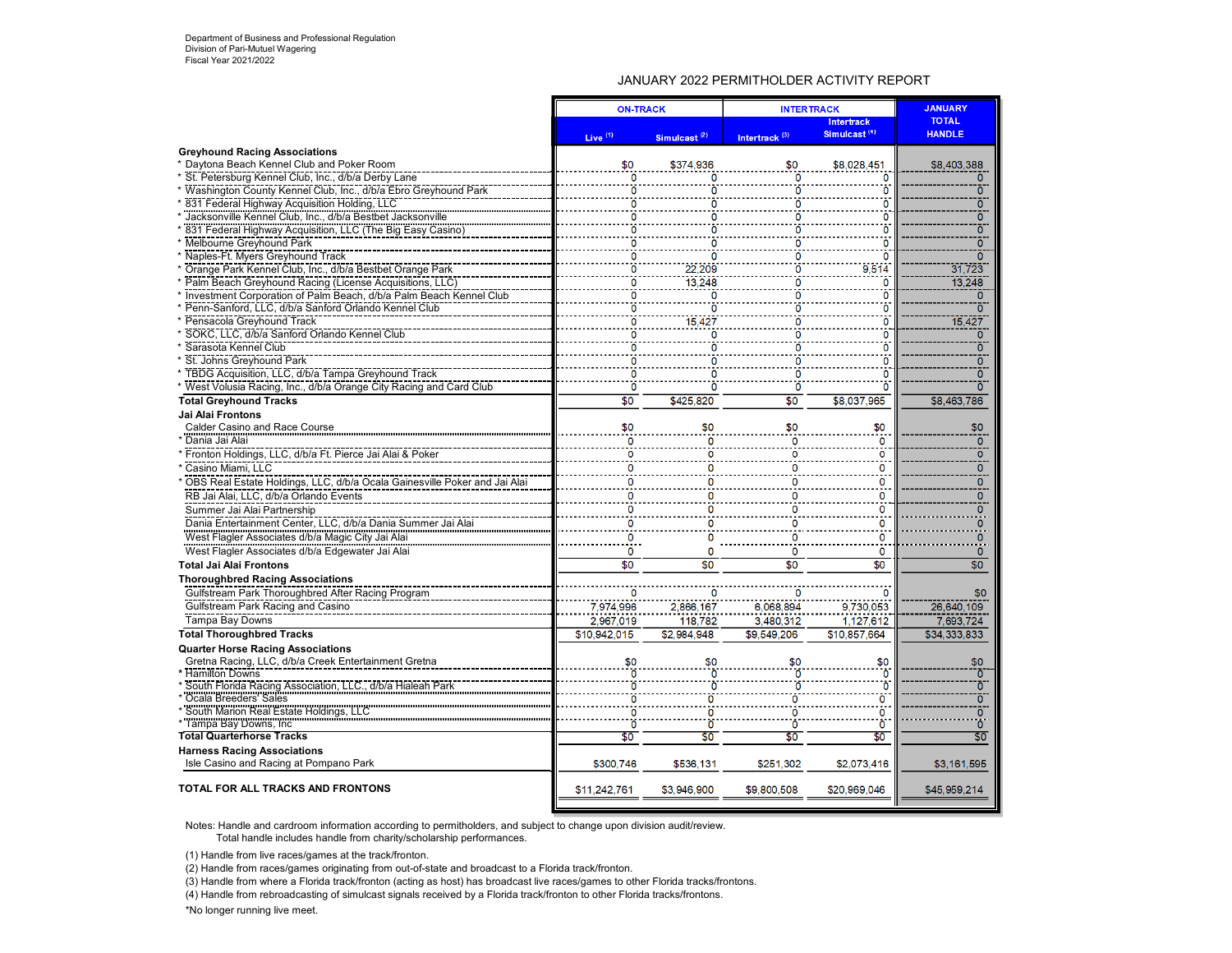## FEBRUARY 2022 PERMITHOLDER ACTIVITY REPORT

|                                                                           | <b>ON-TRACK</b>     |                          | <b>INTERTRACK</b>         | <b>FEBRUARY</b>          |                |
|---------------------------------------------------------------------------|---------------------|--------------------------|---------------------------|--------------------------|----------------|
|                                                                           |                     |                          |                           | <b>Intertrack</b>        | <b>TOTAL</b>   |
|                                                                           | Live <sup>(1)</sup> | Simulcast <sup>(2)</sup> | Intertrack <sup>(3)</sup> | Simulcast <sup>(4)</sup> | <b>HANDLE</b>  |
| <b>Greyhound Racing Associations</b>                                      |                     |                          |                           |                          |                |
| Daytona Beach Kennel Club and Poker Room                                  | \$0                 | \$362,537                | \$0                       | \$7,355,491              | \$7,718,028    |
| St. Petersburg Kennel Club, Inc., d/b/a Derby Lane                        | 0                   | n                        | $\overline{0}$            |                          | $\mathbf{O}$   |
| Washington County Kennel Club, Inc., d/b/a Ebro Greyhound Park            | 0                   | o                        | O                         | n                        | $\overline{0}$ |
| 831 Federal Highway Acquisition Holding, LLC                              | $\Omega$            | O                        | Ō                         | O                        | $\overline{0}$ |
| Jacksonville Kennel Club, Inc., d/b/a Bestbet Jacksonville                | 0                   | ö                        | ö                         | $\mathbf{0}$             | ō              |
| 831 Federal Highway Acquisition, LLC (The Big Easy Casino)                | $\mathbf{0}$        | $\overline{0}$           | ö                         | n                        | ō              |
| Melbourne Greyhound Park                                                  | 0                   | 0                        | ٥                         |                          | ō              |
| Naples-Ft. Myers Greyhound Track                                          | ō                   | õ                        | ö                         |                          | 70             |
| Orange Park Kennel Club, Inc., d/b/a Bestbet Orange Park                  | 0                   | 23,642                   | O                         | 8.383                    | 32,025         |
| Palm Beach Greyhound Racing (License Acquisitions, LLC)                   | O                   | 10.590                   | 0                         |                          | 10,590         |
| Investment Corporation of Palm Beach, d/b/a Palm Beach Kennel Club        | ö                   | ö                        | ö                         |                          | ō              |
|                                                                           |                     |                          |                           | n                        | $\overline{0}$ |
| Pensacola Greyhound Track                                                 | o                   | 22.209                   | Ω                         | O                        | 22,209         |
| SOKC, LLC, d/b/a Sanford Orlando Kennel Club                              | $\Omega$            | Ō                        | O                         | n                        | 0              |
| Sarasota Kennel Club                                                      |                     |                          |                           |                          | $\overline{0}$ |
| St. Johns Greyhound Park                                                  |                     |                          |                           | O                        | ō              |
| TBDG Acquisition, LLC, d/b/a Tampa Greyhound Track                        | ö                   | ö                        | Ō                         | 'n                       | ō              |
| West Volusia Racing, Inc., d/b/a Orange City Racing and Card Club         | $\Omega$            | O                        | ö                         |                          | 70             |
| <b>Total Greyhound Tracks</b>                                             | \$0                 | \$418.978                | \$0                       | \$7.363.874              | \$7,782,852    |
| Jai Alai Frontons                                                         |                     |                          |                           |                          |                |
| Calder Casino and Race Course                                             | \$0                 | \$0                      | \$0                       | \$0                      | \$0            |
| Dania Jai Alai                                                            | O                   | 0                        | $\Omega$                  | $\overline{0}$           | $\overline{0}$ |
| Fronton Holdings, LLC, d/b/a Ft. Pierce Jai Alai & Poker                  | ö                   |                          | n                         | $\ddot{\mathbf{o}}$      | ō              |
| Casino Miami, LLC                                                         | ö                   | n                        | n                         | ö                        | $\overline{0}$ |
| OBS Real Estate Holdings, LLC, d/b/a Ocala Gainesville Poker and Jai Alai | $\overline{0}$      | n                        | n                         | $\mathbf 0$              | $\overline{0}$ |
| RB Jai Alai, LLC, d/b/a Orlando Events                                    | 0                   | n                        | n                         | $\mathbf 0$              | $\mathbf{0}$   |
| Summer Jai Alai Partnership                                               | $\Omega$            | n                        |                           | $\mathbf{0}$             | $\Omega$       |
|                                                                           | 0                   |                          |                           | 0                        | $\mathbf 0$    |
| Dania Entertainment Center, LLC, d/b/a Dania Summer Jai Alai              |                     |                          |                           | Ö                        |                |
| West Flagler Associates d/b/a Magic City Jai Alai                         |                     |                          |                           |                          |                |
| West Flagler Associates d/b/a Edgewater Jai Alai                          | 5.546               | 0                        | 54.903                    | $\mathbf 0$              | 60,449         |
| <b>Total Jai Alai Frontons</b>                                            | \$5.546             | \$0                      | \$54,903                  | \$0                      | \$60,449       |
| <b>Thoroughbred Racing Associations</b>                                   |                     |                          |                           |                          |                |
| Gulfstream Park Thoroughbred After Racing Program                         |                     | 0                        |                           |                          | \$0            |
| Gulfstream Park Racing and Casino                                         | 6.322.720           | 2.800.678                | 5.396.621                 | 10.256.619               | 24.776.638     |
| Tampa Bay Downs                                                           | 3,294,533           | 116,268                  | 3,438,866                 | 1,138,472                | 7,988,138      |
| <b>Total Thoroughbred Tracks</b>                                          | \$9,617,253         | \$2,916,945              | \$8.835.487               | \$11,395,091             | \$32,764,775   |
| <b>Quarter Horse Racing Associations</b>                                  |                     |                          |                           |                          |                |
| Gretna Racing, LLC, d/b/a Creek Entertainment Gretna                      | \$0                 | \$0                      | \$0                       | \$0                      | \$0            |
| <b>Hamilton Downs</b>                                                     |                     |                          |                           |                          | ์ ซ            |
| South Florida Racing Association, LLC., d/b/a Hialeah Park                | 0                   |                          |                           | $\Omega$                 | $\overline{0}$ |
| Ocala Breeders' Sales                                                     |                     | n                        | n                         | Ō                        | ō              |
| South Marion Real Estate Holdings, LLC                                    | ō                   | O                        | O                         | $\overline{0}$           | $\overline{0}$ |
| Tampa Bay Downs, Inc.                                                     | $\overline{0}$      | 0                        | 0                         | $\overline{0}$           |                |
| <b>Total Quarterhorse Tracks</b>                                          |                     | \$0                      | \$0                       | \$0                      | \$0            |
| <b>Harness Racing Associations</b>                                        |                     |                          |                           |                          |                |
| Isle Casino and Racing at Pompano Park                                    | \$295,193           | \$551,445                | \$223.287                 | \$2,081,836              | \$3,151,761    |
|                                                                           |                     |                          |                           |                          |                |
| TOTAL FOR ALL TRACKS AND FRONTONS                                         | \$9,917.991         | \$3.887.368              | \$9.113.677               | \$20,840,800             | \$43,759,836   |

Notes: Handle and cardroom information according to permitholders, and subject to change upon division audit/review.

Total handle includes handle from charity/scholarship performances.

(1) Handle from live races/games at the track/fronton.

(2) Handle from races/games originating from out-of-state and broadcast to a Florida track/fronton.

(3) Handle from where a Florida track/fronton (acting as host) has broadcast live races/games to other Florida tracks/frontons.

(4) Handle from rebroadcasting of simulcast signals received by a Florida track/fronton to other Florida tracks/frontons.